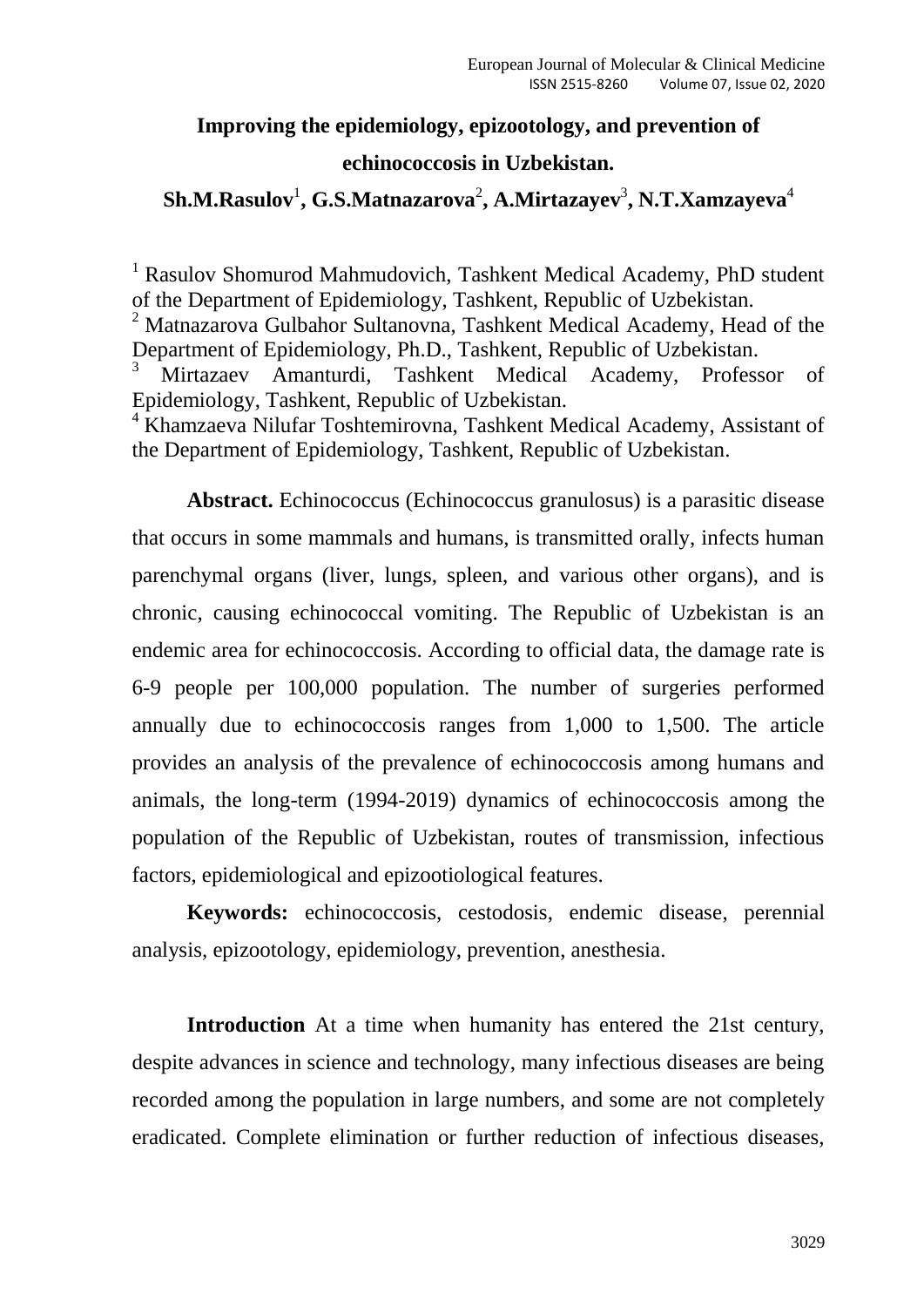including echinococcosis in the population, depends on the level of knowledge of specialists working in the field of sanitary-epidemiology and their work.

According to the WHO, more than 16 million of the 50 million deaths worldwide are caused by infectious and parasitic diseases [4,23,24]. According to some data, more than 1 million people are currently infected with echinococcosis in the world, and in some endemic and nonendemic regions, the incidence of this disease varies more than 200 times, respectively. In recent decades, there has been an increase in the incidence of echinococcosis and an expansion of the geographical boundary of the disease [24,29].

**Epizootology.** Today, echinococcosis, one of the main cestodes of animals under the influence of environmental and anthropogenic factors in the world, is spread in more than 100 countries around the world and is a dangerous disease of epizootiological and epidemiological significance.

With echinococcosis in the United States 9.8% of sheep, 11.3% of dogs, in the Central Caucasus region of Russia, 35-50% of sheep, 25-100% of dogs, in Kazakhstan 33.1% of sheep, 68.7% of dogs, in Uzbekistan 15 sheep, 8% and 20% of dogs were reported to be affected [6,7,8].

Echinococcosis is particularly common in rural areas where sheep are raised, the main reason for which is the consumption of the internal organs of slaughtered sheep by dogs in those areas. This disease is very common in regions of the globe where dog meat is part of the human diet. For example, in some regions of Kenya, 20-50% of small and large horned animals are infected with parasitic diseases, which cause great damage to agriculture [10,15,19,20].

Because echinococcosis differs from other helminthiases in that it is asymptomatic, there is no clear data on the incidence of this disease. The disease is widespread in all regions of Uzbekistan and therefore our republic is an endemic area for echinococcosis [1,13,21].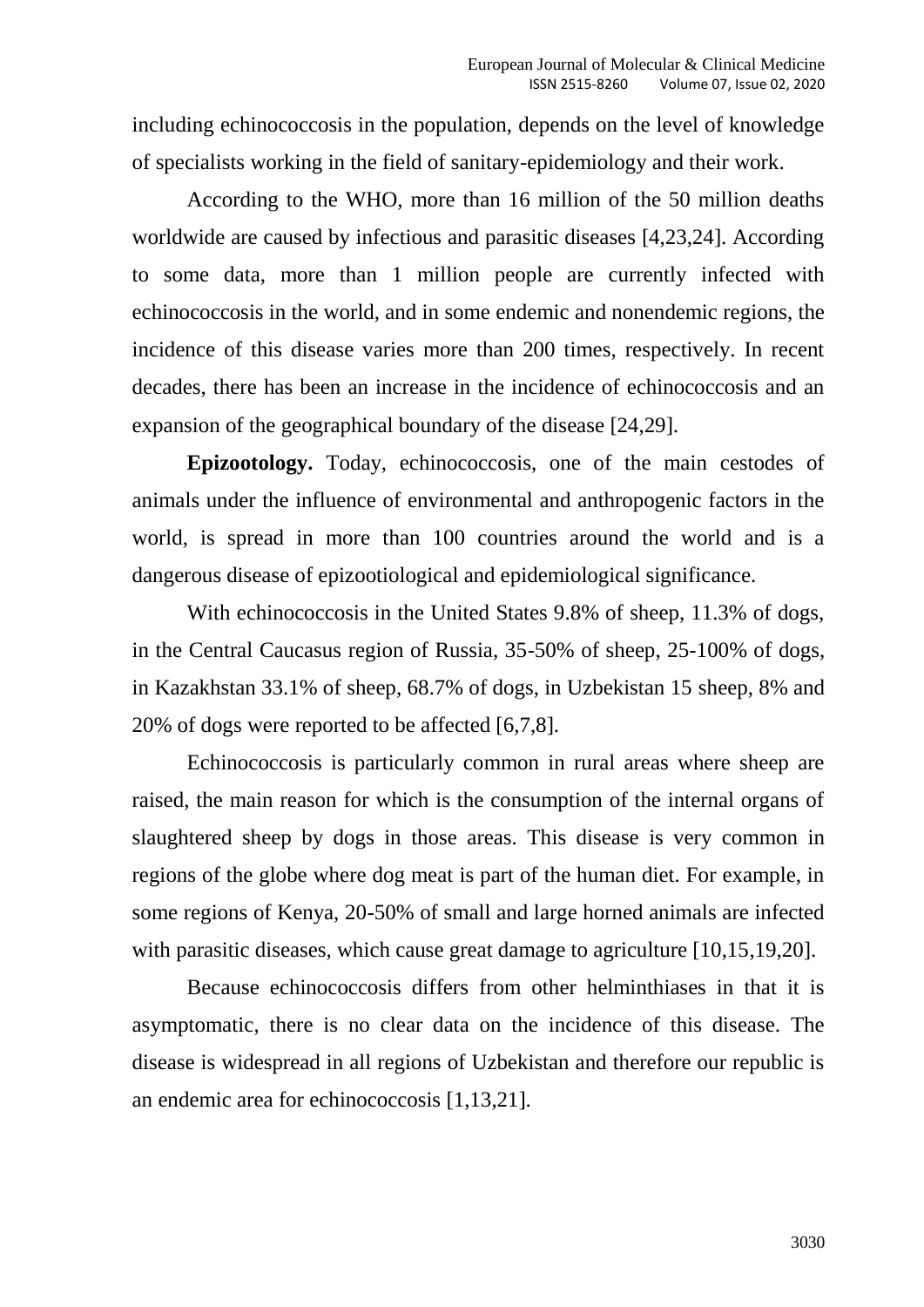According to M. Aminjanov (2003), the prevalence of echinococcosis among farm animals was 46.2% in cattle, 65.0% in sheep, 12.0% in goats, 35.0% in camels, 38.2% in donkeys and 24.3% in dogs. identified [6,7].

Another serious issue needs to be addressed. In dog shelters, dog feces are not collected, burned, or buried by deep digging, i.e., decontaminated. If dogs are infected with echinococcus, they leave litter in the yard, on the streets, in the fields, as a result of which the external environment, especially soil, grass, vegetables, greens, other crops, in short, all areas are contaminated with echinococcal eggs [10].

**Epidemiology.** Echinococcosis is widespread in many countries around the world. According to some estimates, more than 1 million people are currently infected with echinococcosis. In recent decades, there has been an increase in the incidence of echinococcosis and an expansion of the geographical boundary of the disease. In Tunisia, for example, surgery for echinococcosis accounts for 10% of all surgical interventions.

Due to the prevalence of the disease, international congresses on echinococcosis have been organized since 1951 (Uruguay). Given the importance of the problem, it was noted at the 54th session of the WHO in 2001 that the incidence of worm infestations was the third highest after AIDS and malignant tumors [24,30].

Even in countries that are sanitary-epidemiologically safe, echinococcosis can be a serious problem. In the United States, for example, about 100 new cases of echinococcosis are reported each year; 60% of cases are reported in immigrants. A similar situation is observed in Germany, Switzerland, Italy, Japan and other countries.

Echinococcosis is especially common in rural areas where sheep are raised. This disease is very common in areas where dog meat is used in human food (e.g. in some parts of Kenya).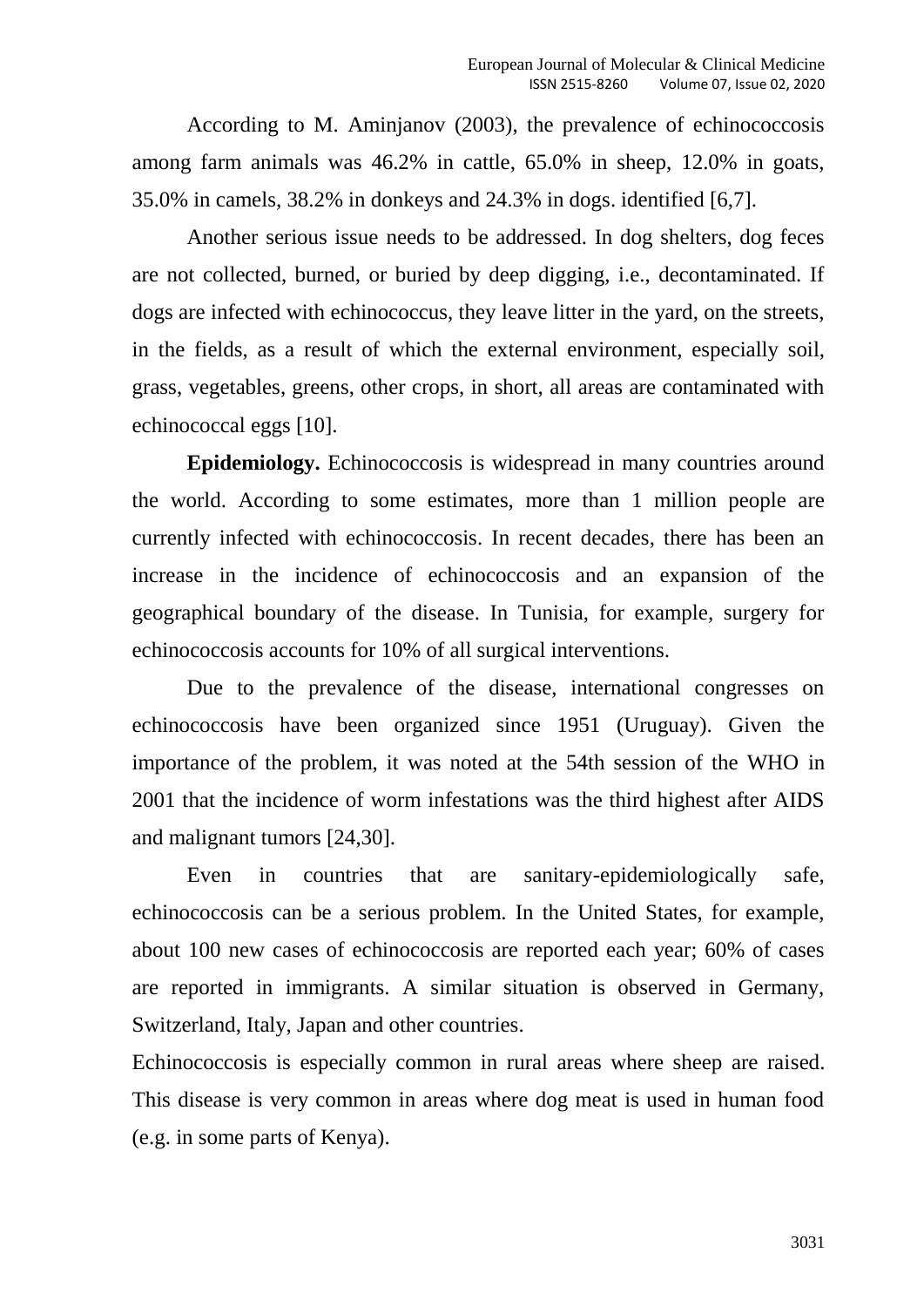To date, echinococcosis has not been reported only in Iceland and Greenland. Sporadic cases have been identified in New Zealand, Tasmania and Cyprus. Echinococcosis remains a serious medical problem in Uzbekistan. Every year, one to one and a half thousand surgeries related to echinococcosis are performed in the country (Sh.I. Karimov, 1999), the number of which is growing from year to year.

The spread of echinococcosis occurs not only among the population engaged in animal husbandry, but also among the urban population: along with livestock breeders, shepherds, hunters, dog breeders and their family members, the population does not get in direct contact with animals. The increase in the incidence of echinococcosis in Moscow and the Moscow region is influenced by several factors: increasing migration of the population, deterioration of social living conditions, import of contaminated food from endemic sources, while reducing the level of sanitary-epidemiological control [18,23].

The purpose of the study. Improving the prevalence, epizootology, modern epidemiological features and measures to prevent echinococcosis in Uzbekistan.

## **Research materials.**

1. Official reports of the Agency for Sanitary and Epidemiological Surveillance under the Ministry of Health of the Republic of Uzbekistan on echinococcosis in 1994-2019.

2. Reports of the Center for Sanitary and Epidemiological Peace of Tashkent in 2019 on parasitic diseases and official data on echinococcosis in 1998-2019. Data from the Department of Parasitology on helminthic diseases and control examinations.

3. Official reports of the Kashkadarya Regional Center for Sanitary and Epidemiological Peace on echinococcosis in 1999-2018. Data on medical histories of patients with echinococcosis and maps of epidemiological surveys conducted in echinococcosis outbreaks.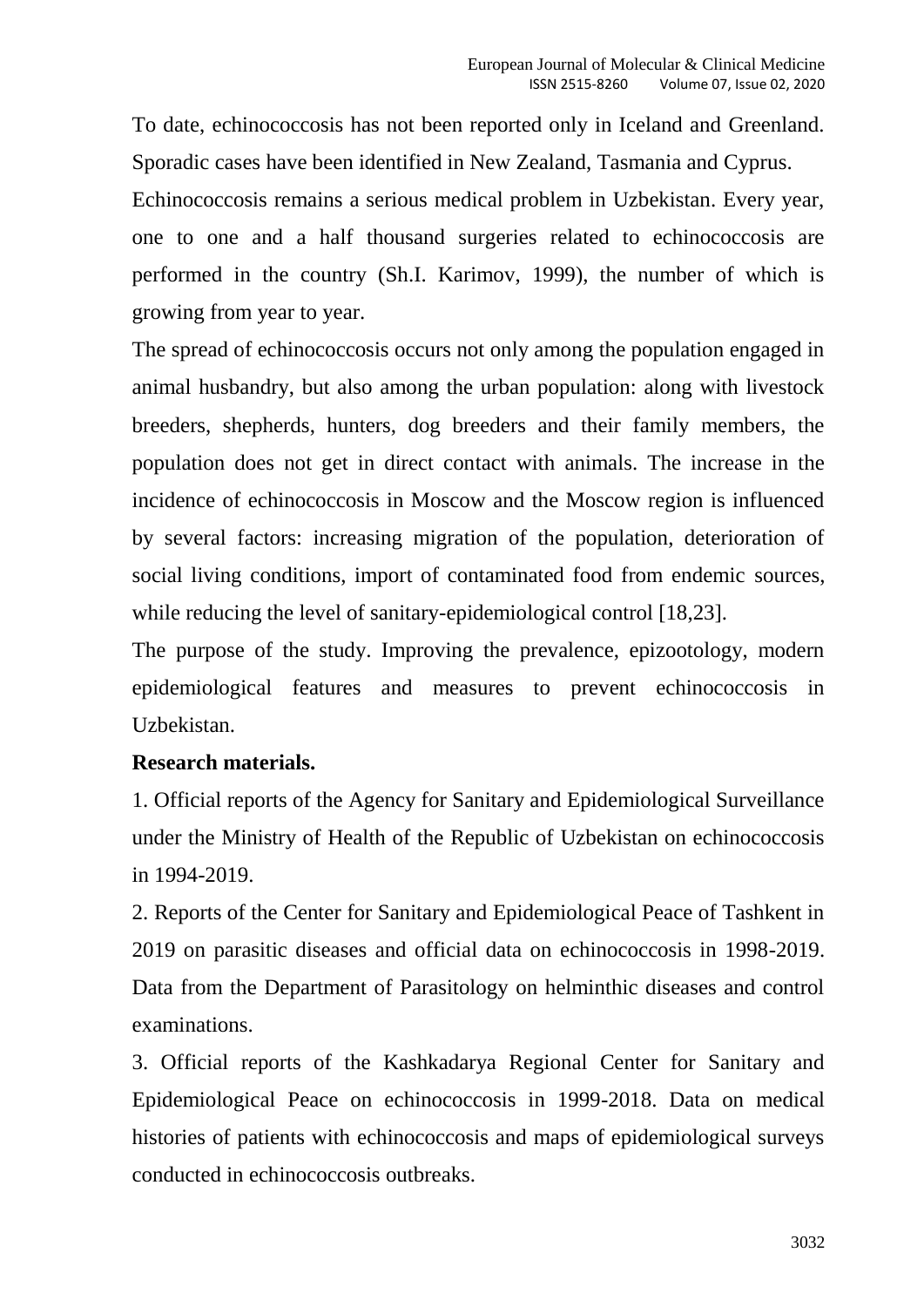Research methods: Epidemiological, parasitological and statistical methods were used.

**Epidemiological method.** Retrospective epidemiological analysis of echinococcosis in the Republic of Uzbekistan, Tashkent city and Kashkadarya region D. It was performed using the method proposed by Belyakov and coauthors (1981). The calculation of morbidity was calculated by the compact method of the smallest squares, on the straight-line function  $Ut1 = a + vx$ .

**Statistical method**. The obtained results were statistically processed according to the well-known methods of variational statistics. The statistical processing software was selected in accordance with the research goals and objectives. The mean error (m) of the indicators was calculated, and the reliability of the difference between the groups being compared was determined using the Student t-criterion. During the analysis, the numbers were processed using Microsoft Excel. The differences were assumed to be reliable at  $p < 0.05$ .

#### **Research results and their discussion.**

Although the measures currently being taken against echinococcosis have shown some effectiveness, they are not sufficient. This is evidenced by the fact that the disease is stable among the population of the country from year to year, and in most cases it is chronic and leads to unpleasant complications and disability.

The analysis of echinococcosis registered in the Republic of Uzbekistan from 1994 to 2019 shows that the incidence rate per 100,000 population fluctuates between 2.3 and 6.01 in different years and is stable (Figure 1).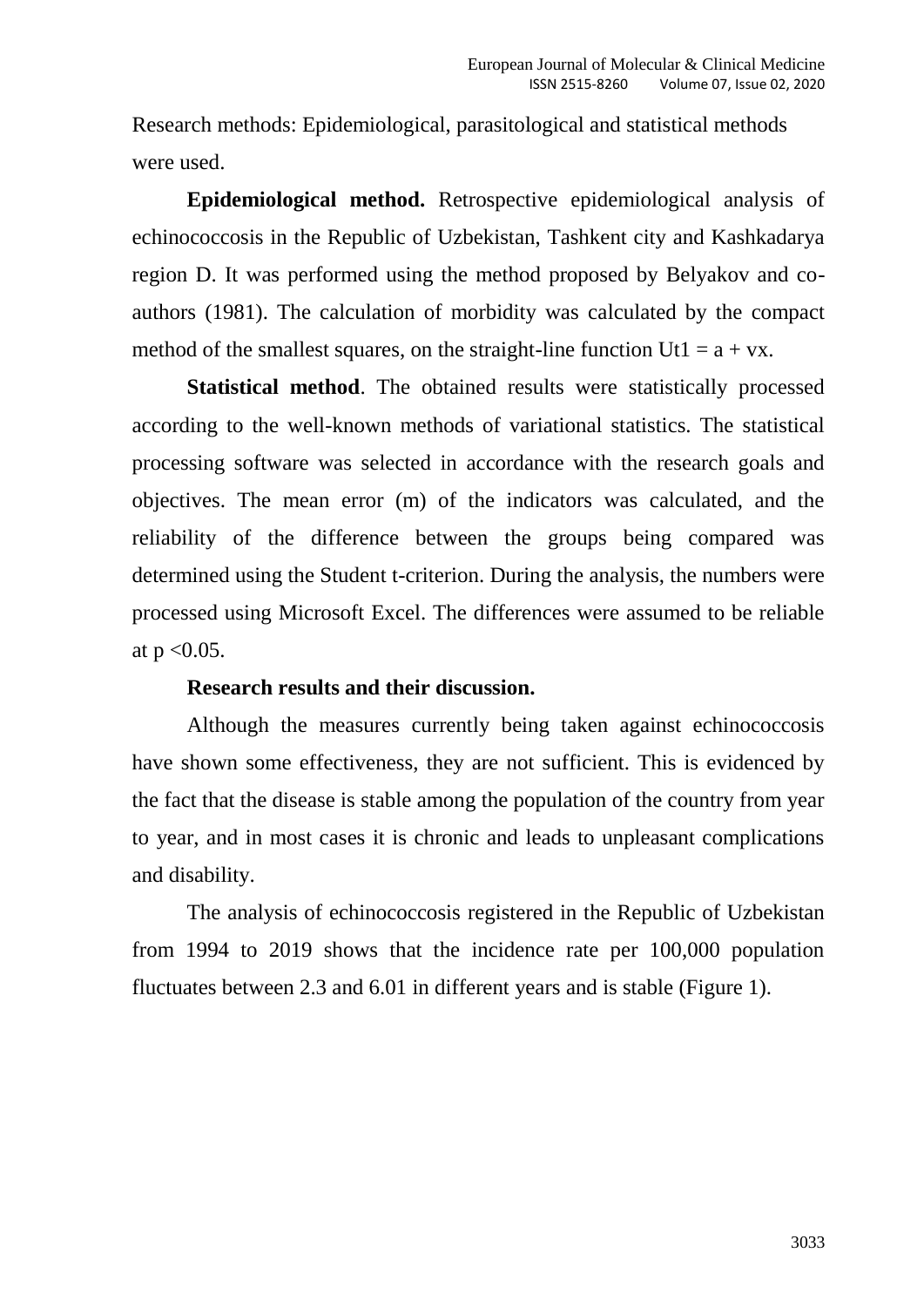

**Figure 1 Dynamics of echinococcosis in the Republic of Uzbekistan (1994- 2019 per 100 thousand population)**

In the first year of the analysis - in 1994, the incidence of echinococcosis in the country was 3.17. The highest rate for the years under analysis was observed in 2004, when it was 6.01. Since 2007, there has been a downward trend in morbidity. By 2019, the intensity was 2.3, which is a 2.5-fold decrease from 2004.

The comparative analysis of echinococcosis in the regions and cities of the Republic of Uzbekistan in 2003 and 2017 revealed the following. The highest rates were observed in Khorezm and Bukhara regions, where the incidence rate was twice as high as in the country as a whole. Relatively high morbidity rates were observed in Kashkadarya, Jizzakh, Navoi and Fergana regions. In Andijan, Tashkent region, and Tashkent, the incidence was relatively low (Figure 2).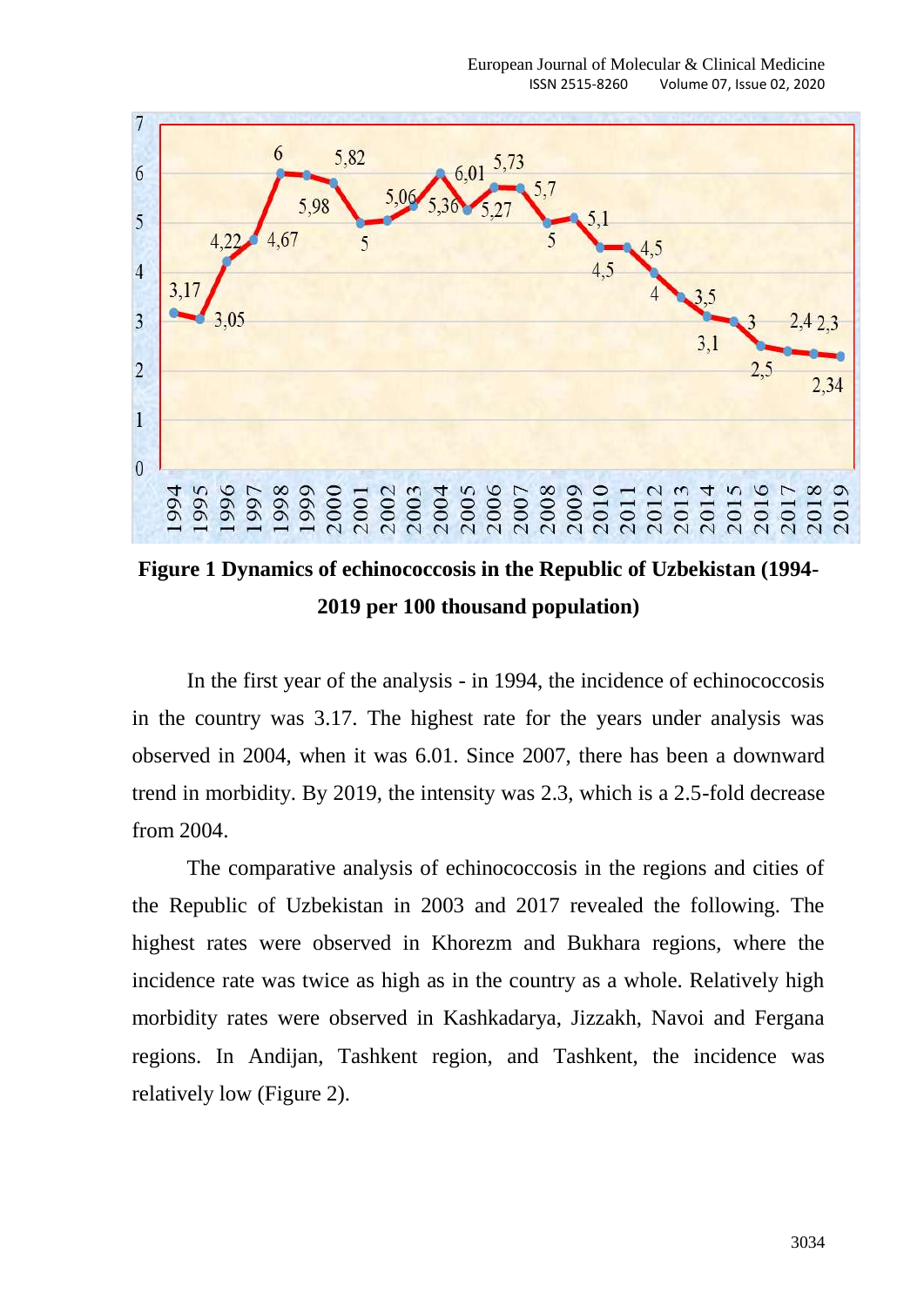

**Figure 2 Prevalence of echinococcosis in the regions of the Republic in 2003 and 2017 (per 100 thousand population)**

**Analysis of the prevalence of echinococcosis among the population of Kashkadarya region.** The results of the analysis of echinococcosis registered in Kashkadarya region from 1999 to 2018 show that the number of cases of echinococcosis in the study years ranged from 200 to 73 (Figure 3).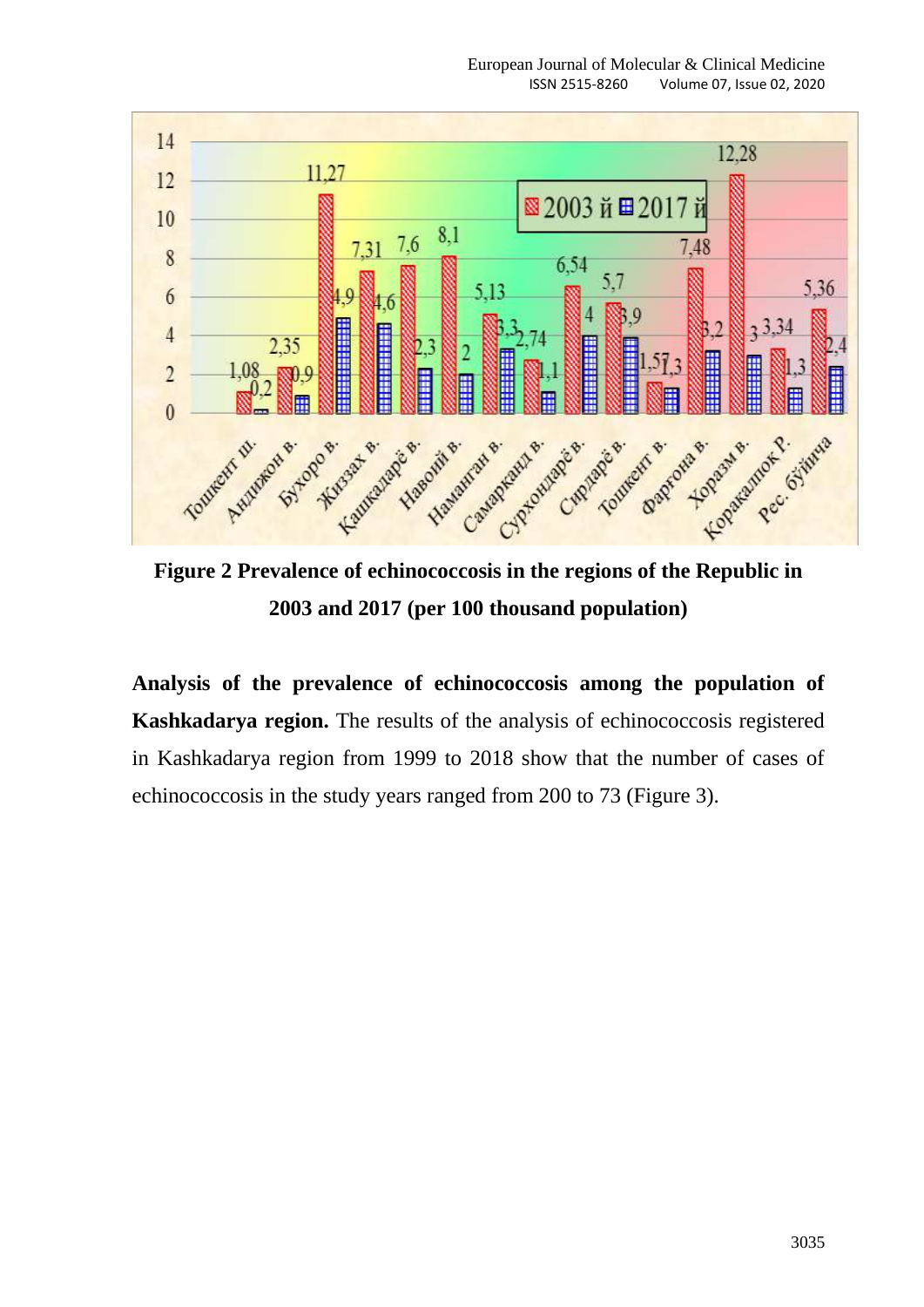

**Figure 3 Registration of echinococcosis in Kashkadarya region in 1999- 2018 in absolute numbers**

The first year of the analysis - in 1999, 200 patients with echinococcosis were identified, and the highest rate during the analyzed years was observed in 1999-2004. Since 2009, there has been a downward trend in morbidity. By 2018, the number of patients was 73.

A retrospective analysis of the incidence of echinococcosis in rural and urban populations in Kashkadarya region in 1999-2018 was conducted. In the said years, 67.14% were found to be in rural areas and 32.86% in urban areas (Figure 4).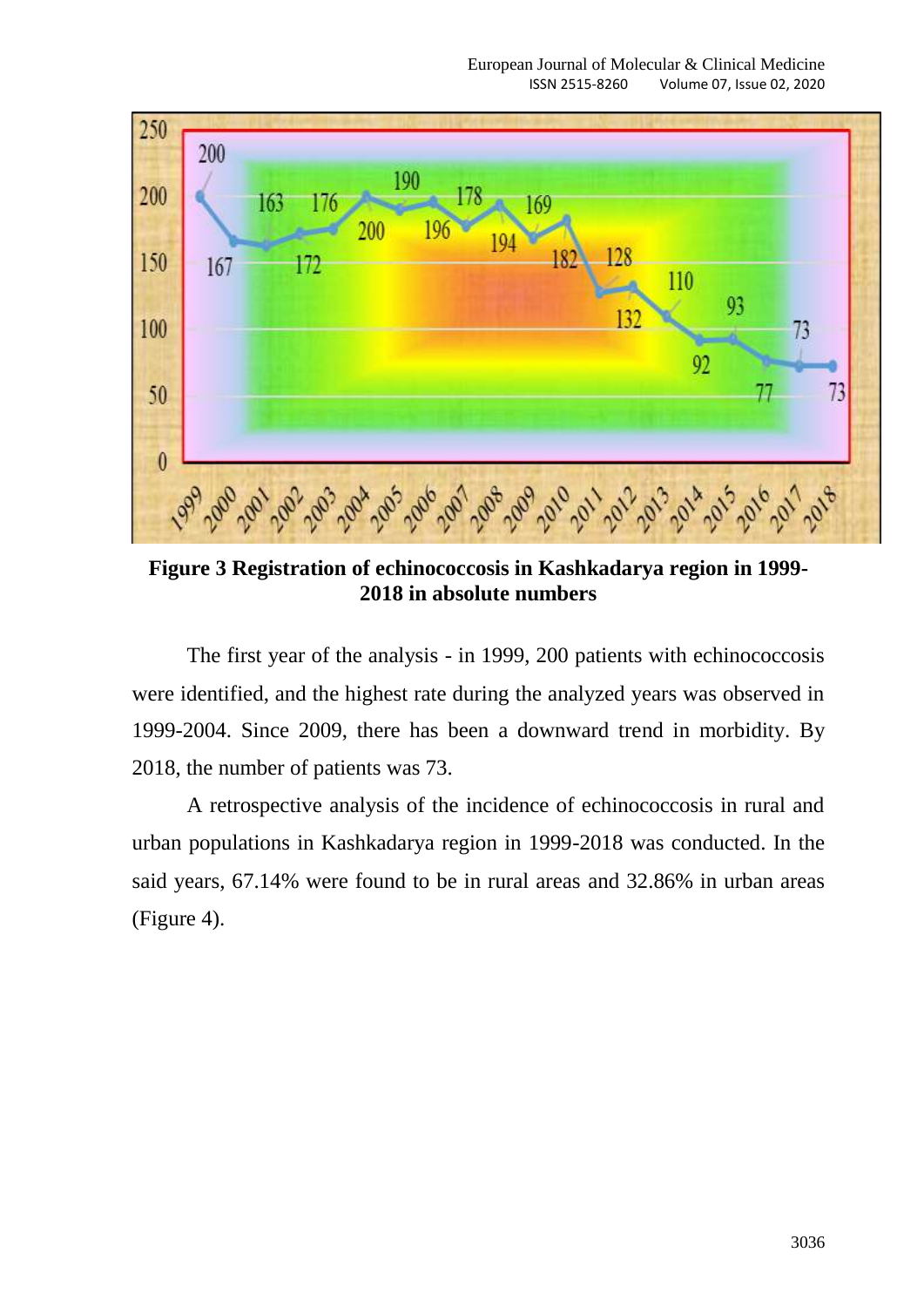

**Figure 4. Distribution of echinococcosis among rural and urban population in Kashkadarya region 1999-2018**

The results of the above analysis show that the majority of cases of echinococcosis were recorded among the rural population and were observed mainly in villages located in mountainous and foothill areas.

In order to determine the seasonality of echinococcosis, our monthly analysis of patients revealed the following Figure 5.



**Figure 5. Monthly analysis of patients with echinococcosis in Kashkadarya region 1999-2018**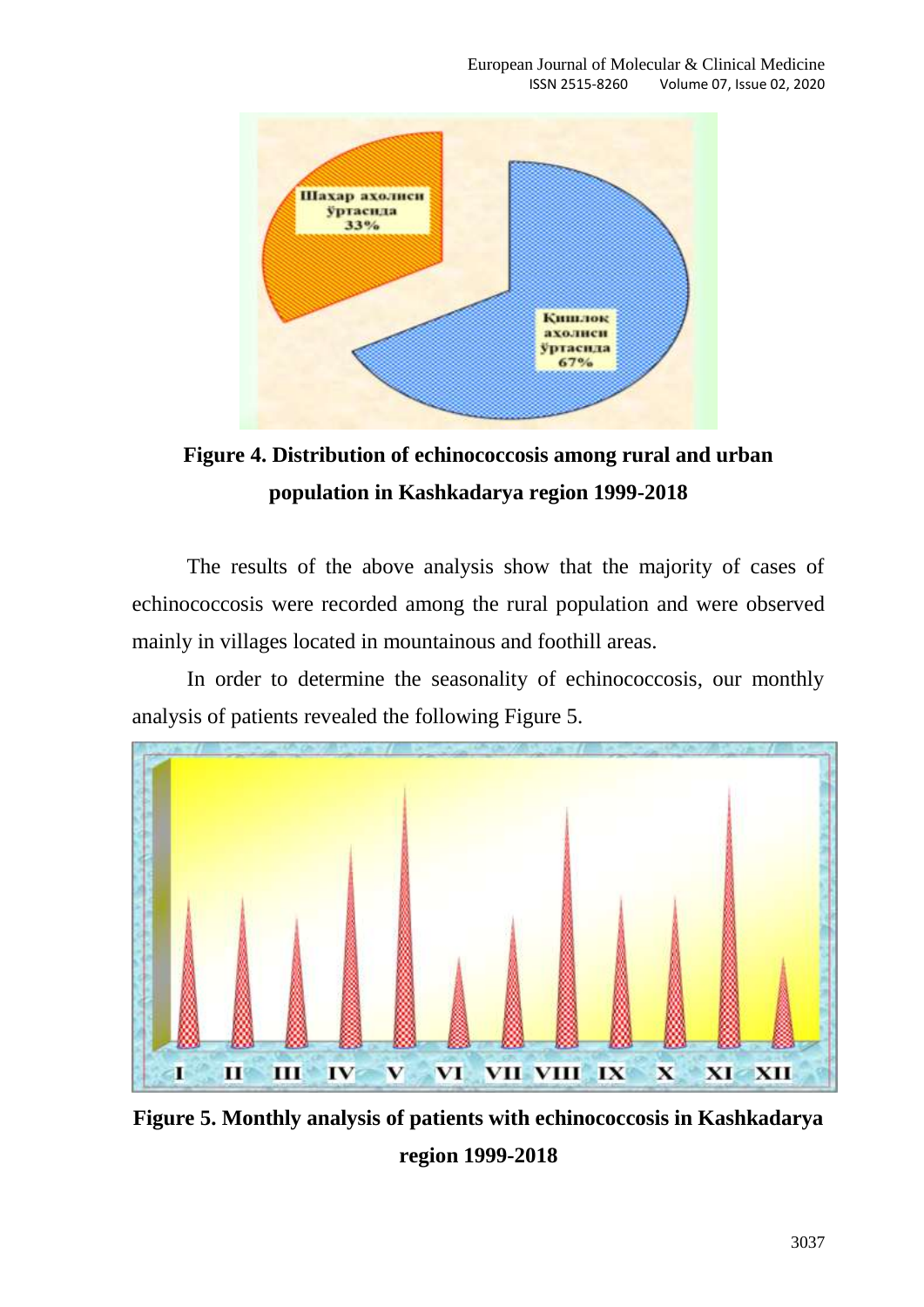In our monthly analysis of patients with echinococcosis in Kashkadarya region (Fig. 5), the incidence was higher in May, August, and November, while the remaining months were almost identical, indicating that the disease was not seasonal.



**Figure 6. Prevalence of echinococcosis among people of different sexes in Kashkadarya region (%)**

In the prevention of echinococcosis and the development of prophylactic measures, it is very important to determine the prevalence of the disease among different population groups.

The results of the analysis of the disease in Kashkadarya region between men and women show that (Fig. 6) in Kashkadarya region echinococcosis occurs in 48% of men and 52% of women, there is no significant difference between the sexes, almost equally distributed in different sexes. It is clear that gender has no role in the spread of the disease.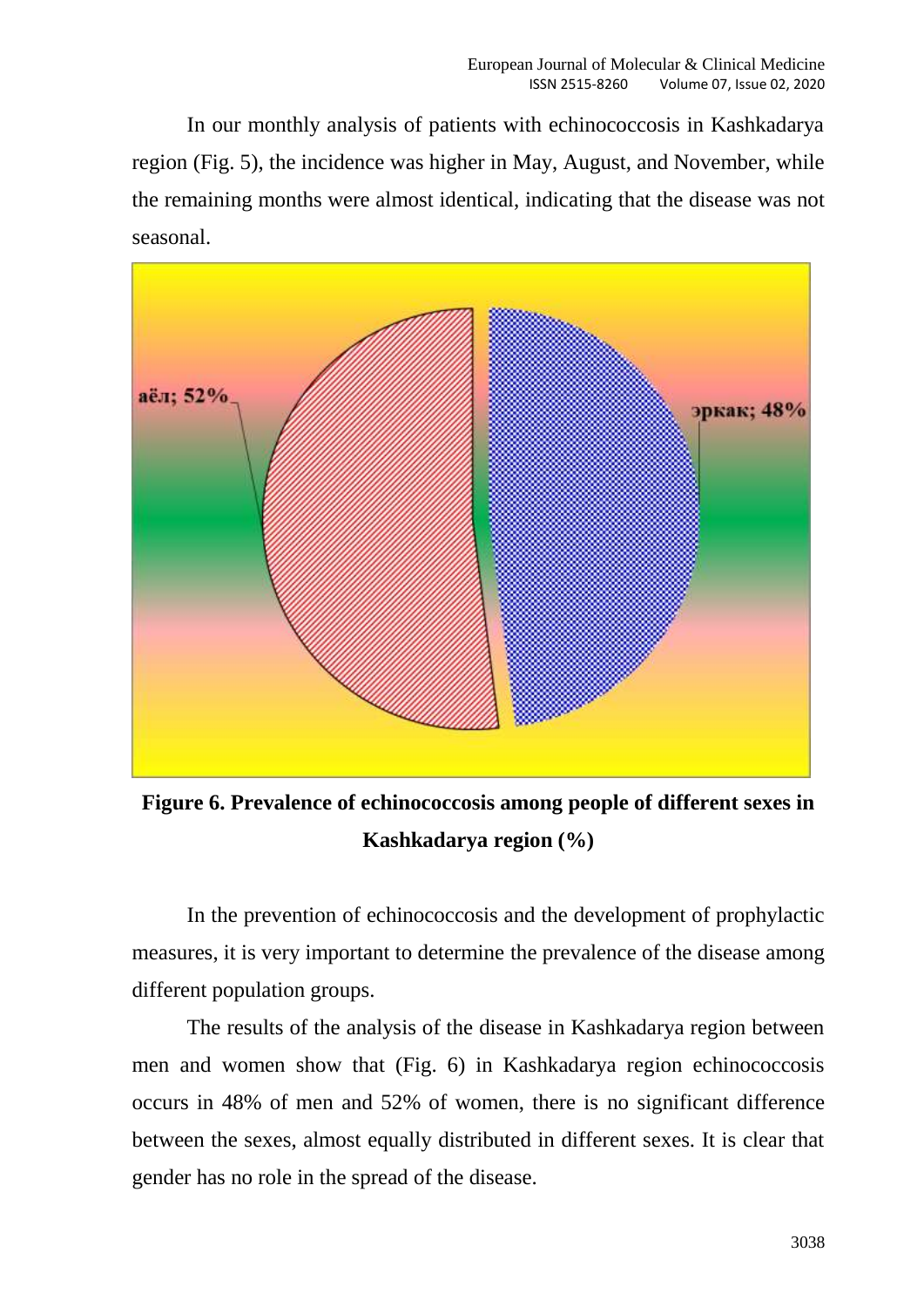

**Figure 7. Distribution of echinococcosis in different age groups in Kashkadarya region (in percent)**

In Kashkadarya region, the analysis of morbidity rates among young people was 14-20 years old - 13%, 21-28 years old - 31%, 29-36 years old - 21%, 37-44 years old - 11%. This means that the disease is most prevalent among the working age population of the population (Figure 7).

Results of a study of different social groups in order to increase the effectiveness of measures to prevent echinococcosis (Table 1).

## **Table 1**

#### **Analysis of the prevalence of echinococcosis among different social groups in Kashkadarya region**

| $N_2$ | <b>Social group</b> | <b>Absolute</b> | $\frac{1}{2}$ |
|-------|---------------------|-----------------|---------------|
|       |                     | <b>Number</b>   |               |
|       | Servants            |                 | 1,92          |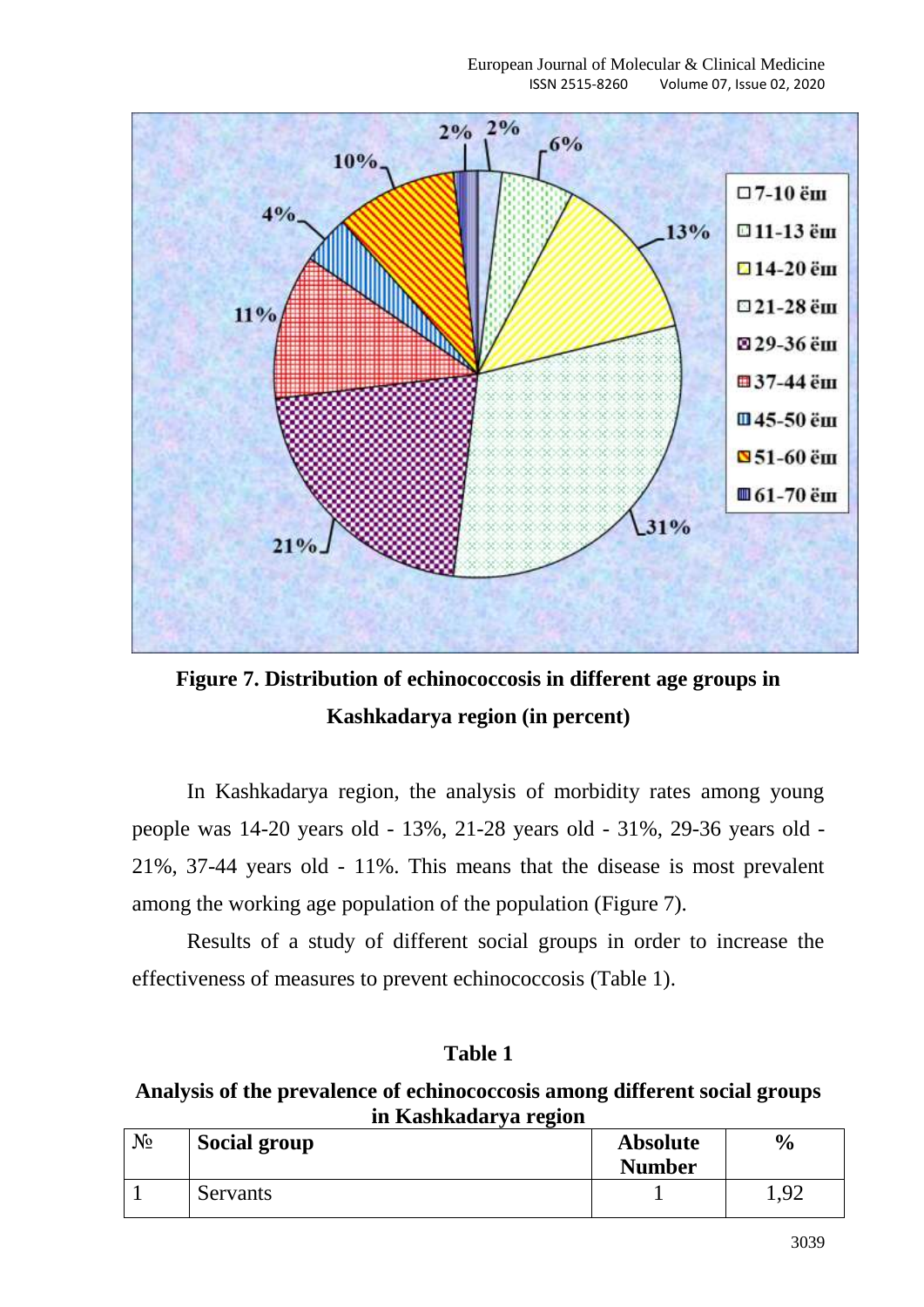| $\overline{4}$ | Student        | 3              | 5,77       |
|----------------|----------------|----------------|------------|
| 5              | The driver     |                | 1,92       |
| 6              | The reader     | 7              | 13,46      |
| $\overline{7}$ | Retired        | $\overline{2}$ | 3,84       |
| 8              | Unemployed     | 16             | 30,77      |
|                | <b>Overall</b> | 52             | <b>100</b> |

Examination of echinococcosis for various social groups revealed that the disease was most prevalent among housewives who did not work anywhere. In second place was identified among workers and students, and among the rest, the disease was less detected.

#### **Table 2**

### **Analysis of cases of echinococcosis in Kashkadarya region**

| $N_2$ | <b>Cases of infection</b>                       | <b>Absolute</b><br>number | $\frac{0}{0}$ |
|-------|-------------------------------------------------|---------------------------|---------------|
| 1.    | From dogs                                       | 28                        | 53,85         |
| 2.    | Failure to follow the rules of personal hygiene | 6                         | 11,55         |
| 3.    | From black cattle with large horns              | $\overline{4}$            | 7,69          |
| 4.    | From the greens                                 | 8                         | 15,38         |
| 5.    | From cats                                       | 1                         | 1,92          |
| 6.    | Not specified                                   | 5                         | 9,61          |
|       | <b>Overall</b>                                  | 52                        | 100%          |

The analysis of cases of infection in the epidemiological survey maps of patients with echinococcosis in Kashkadarya region revealed the following (Table 2).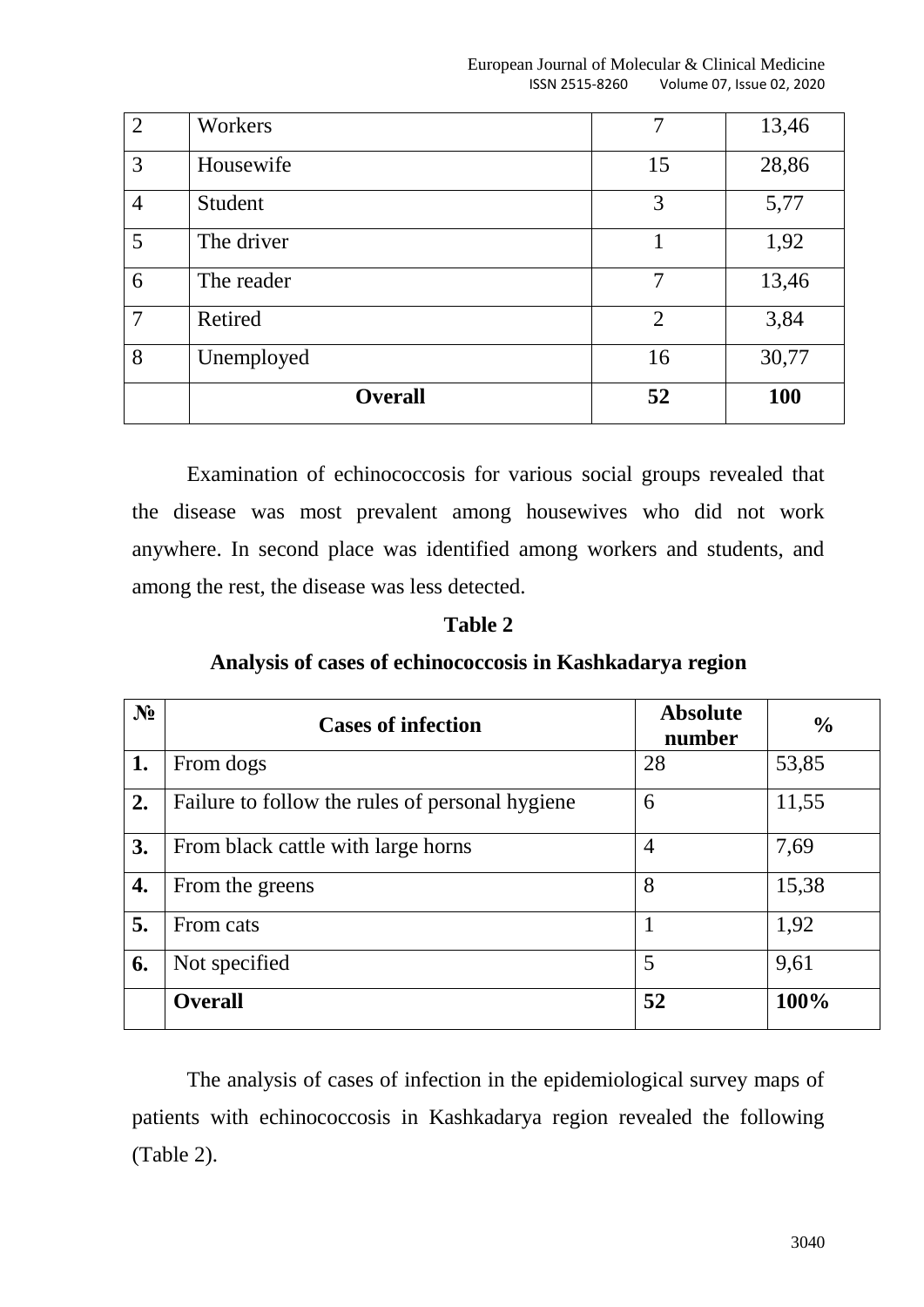Of the 52 patients identified, 28 (53.85%) were infected from infected dogs, 8 (15.38%) from greens, and 6 (11.55%) from non-compliance with personal hygiene rules. From the above results, it can be seen that the role of dogs in the spread of the disease is great and it comes first, so we must also increase the level of registration of dogs and their screening for helminth carriers.

When analyzing echinococcosis patients in Kashkadarya region on the affected organs, the following was found (Table 3).

| <b>Table</b> |  |
|--------------|--|
|--------------|--|

#### **Analysis of the affected organs of patients with echinococcosis in Kashkadarya region**

| $N_2$ | <b>Affected organs</b>   | <b>Absolute number</b> | $\frac{0}{0}$ |
|-------|--------------------------|------------------------|---------------|
| 1.    | Liver                    | 30                     | 57,6          |
| 2.    | Lungs                    | 9                      | 17,1          |
| 3.    | Abdominal cavity         | $\overline{4}$         | 7,68          |
| 4.    | Heart                    | 1                      | 1,92          |
| 5.    | $Liver + lungs + spleen$ | 6                      | 11,55         |
| 6.    | Divorce                  | 1                      | 1,92          |
| 7.    | Left femur               | 1                      | 1,92          |
|       | <b>Overall</b>           | 52                     | 100%          |

The disease was most commonly diagnosed in the liver, ie in 30 (57.6%) of the 52 patients, in the liver, in 9 (17.1%) in the lungs, and in 6 (11.55%) with the addition of liver  $+$  lung  $+$  spleen.

**Prevention of echinococcosis:** In order for people not to become infected with echinococcosis, measures against this disease should be taken in two directions. First of all, it is necessary to take measures to eliminate the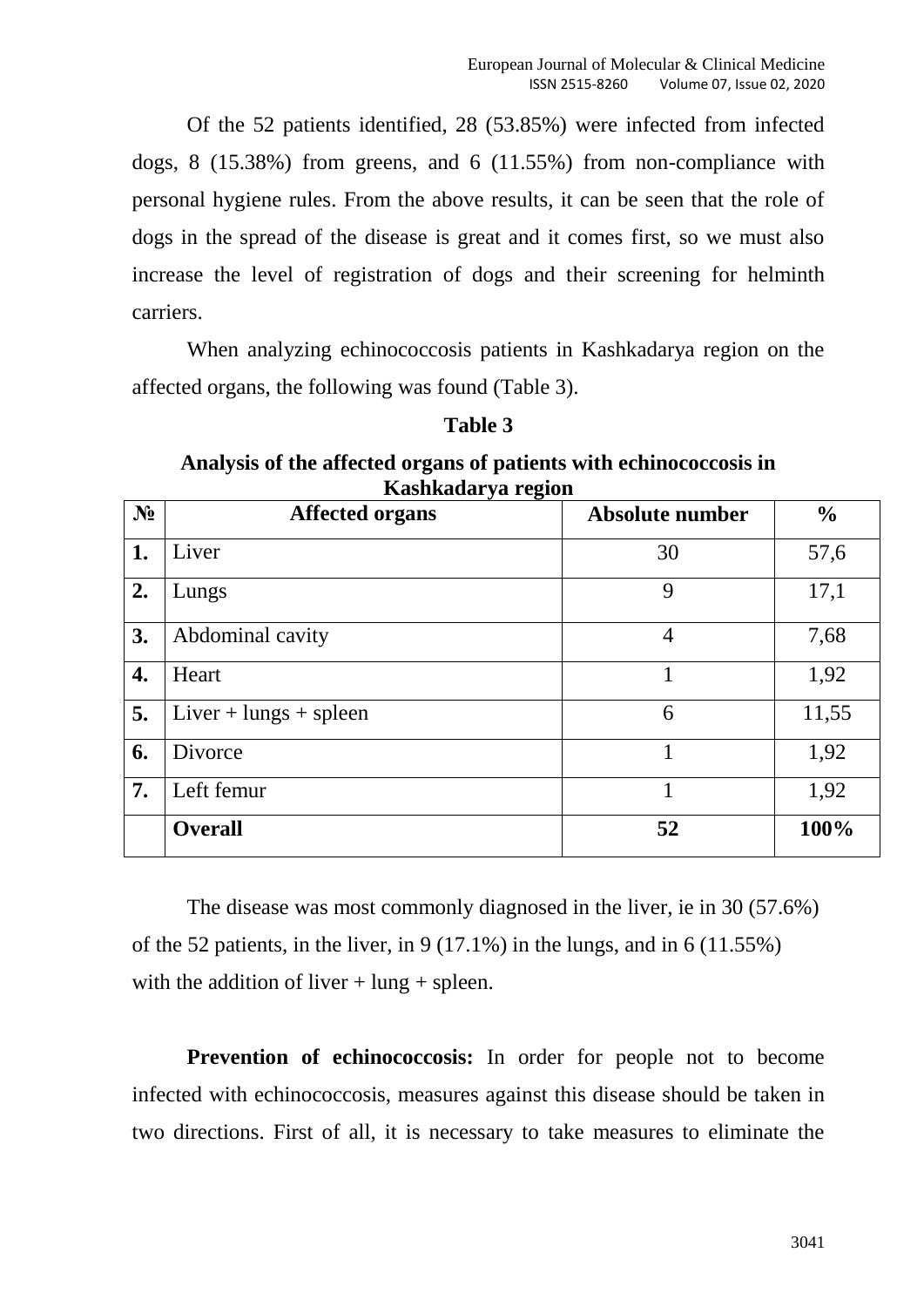source of damage. To do this, it is necessary to fight the spread of echinococcal worms among cattle and dogs.

Deworming is carried out to neutralize the dogs. It should be borne in mind that shepherds can play a major role in the fight against echinococcosis in livestock areas. Therefore, it is important that they become familiar with the ways of infection with the above-mentioned diseases and measures to combat its spread. In addition to shepherds, all agricultural workers should know this.

Echinococcosis often affects people in rural areas or those who come into contact with dogs.

It should never be forgotten that echinococcal vesicles, which are secreted from slaughtered animals, are a source of infection for dogs and cats. This means that all waste generated when slaughtering and wetting cattle infected with echinococcus must be eliminated. Feeding dogs with such waste is strictly prohibited.

To avoid injury, of course, personal preventive measures should be followed. These include taking care of pets because they may have worm eggs in their fur. Hands should be washed thoroughly with soap after each pet care.

Keep in mind that children always put their hands and various objects in their mouths, which can be contaminated with worm eggs. From this it is necessary to understand how important the hygienic care of children is. Since most people are injured by hand, it is advisable not to shake hands.

It is difficult to give specific advice for every event in life, of course, but it is clear from the above that personal hygiene is important in the fight against echinococcosis.

To prevent dogs from being infected with echinococcosis, veterinary and sanitary inspections at slaughterhouses should be well established.

In the fight against echinococcosis, special attention should be paid to early detection of sick animals and their health.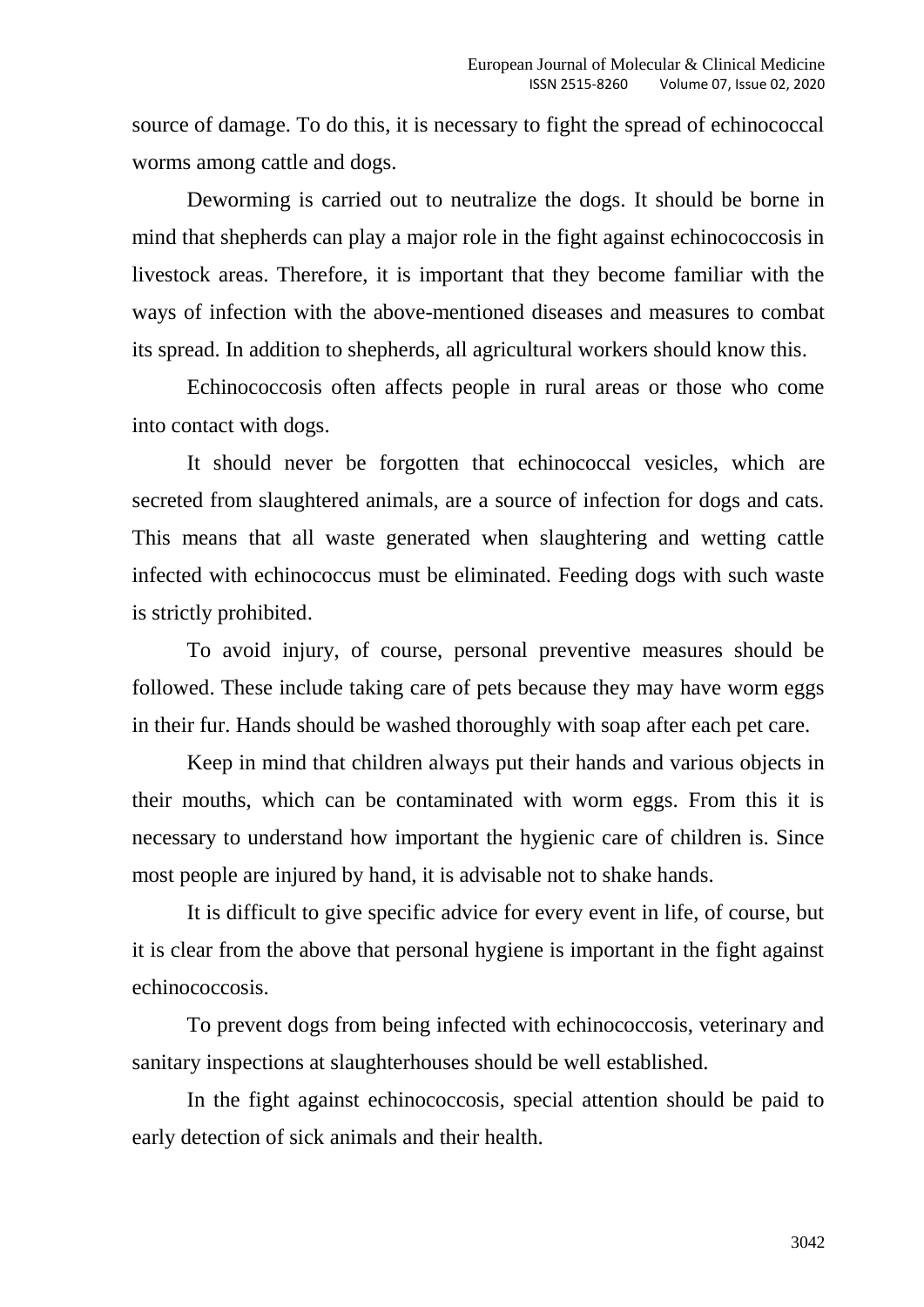The degree of infection with echinococcus and the severity of the disease require special preventive measures. These include:

- extermination of stray dogs;

-dogs should be treated and isolated at the time of embryophore separation;

-burial of dead animals;

-follow the rules of personal and general hygiene.

Mountain shepherds usually graze sheep at small to medium altitudes, where the echinococcal oncosphere is maintained for many years at a comfortable temperature and high humidity. An unfavorable epidemiological factor is that people living in mountainous areas and mountain shepherds are accustomed to using spring water, where the oncosphere falls in large quantities. Thus, mountain shepherds are at risk.

Mass medical examination of the population in endemic foci allows early detection of the disease. The level of organization of medical care in the region will be developed on the basis of data on animal damage, data from treatment and prevention facilities, as well as effective measures and improvements in the organization of medical care.

Thus, it is necessary to organize preventive measures among the population affected by echinococcosis, to organize mass medical examinations among the population in endemic areas and to carry out sanitary-educational work to prevent the occurrence of serious complications. It is necessary to organize public medical examinations among the population with highly qualified medical personnel, to install vehicles and portable diagnostic equipment.

Echinococcosis is not evenly distributed across all regions, with more registered areas in livestock.

It should be noted that the socio-economic changes of the 90s, the privatization of agriculture, the deterioration of the epizootic and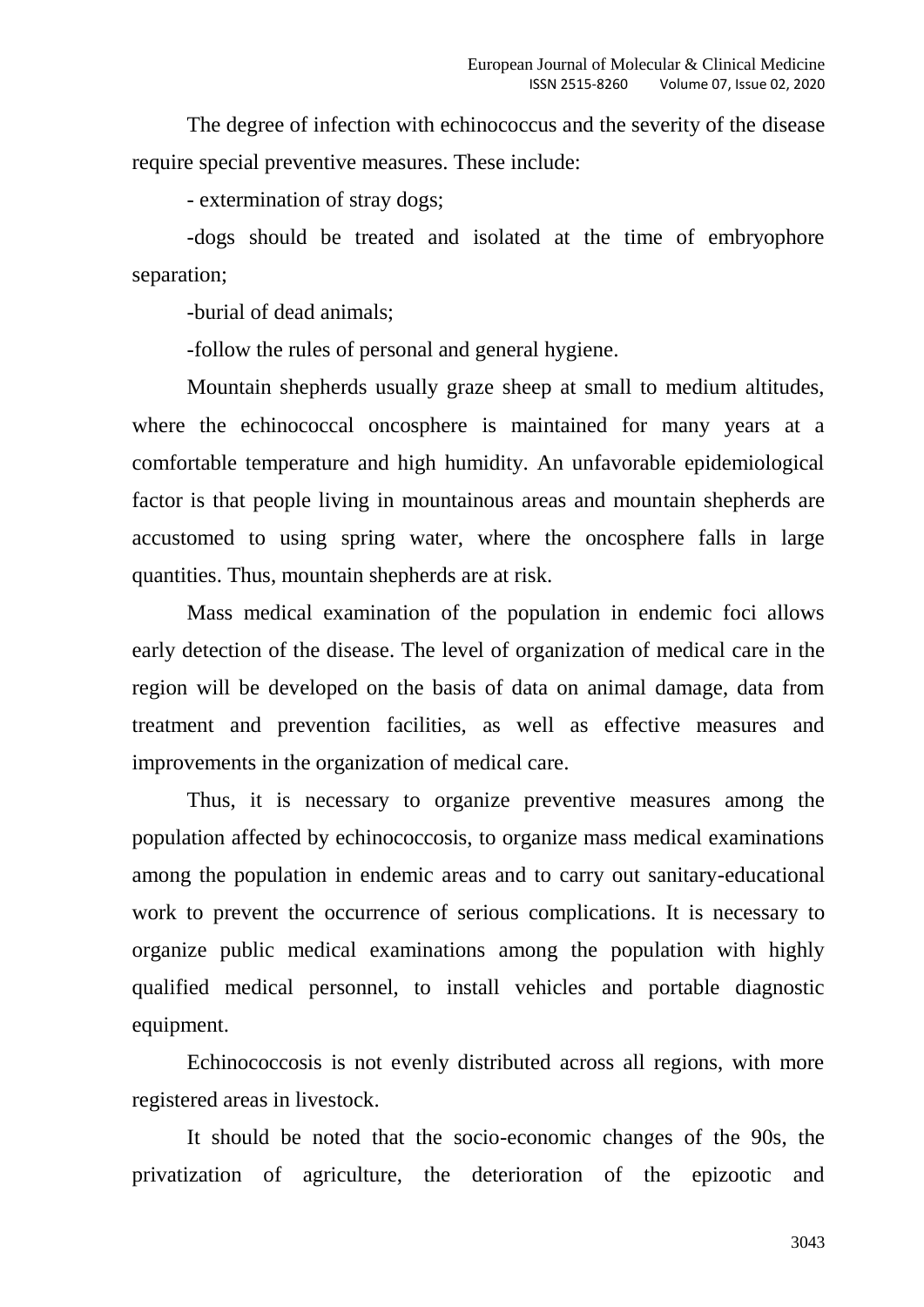epidemiological situation with echinococcosis in the CIS countries, as well as economic difficulties, the decline of veterinary and epidemiological control over livestock on private farms. .

An important step in the system of measures for the biological protection of animals and humans is the rapid detection of zoonotic pathogens in the external environment.

At present, laboratory control is the most important component of epidemiological control in the development of appropriate organizations that allow an objective assessment of the sanitary-epidemiological situation and improve the results of its activities.

**Preventive measures:** As Ehinococcus granulosus develops in two host organisms during development, the measures recommended to it are divided into two groups. 1. Measures to ensure that intermediate hosts to the first group do not infect humans and farm animals from dogs. 2. Measures to prevent damage to major hosts (dogs, wolves, foxes, chihuahuas).

1**. Measures to ensure that intermediate owners do not infect humans and farm animals from dogs:**

a). All dogs in the villages and auls on the farms must be registered and registered in a special book, a passport must be opened for the registered dogs, the passport must indicate the dog's age, breed, sex, color, nickname, as well as the owner's name and place of residence;

b). not to have more than 1-2 dogs in each herd, to keep a record of the farm and to provide them with food on a regular basis;

v). bringing dogs to herds, moving dogs from herd to herd should not be carried out without the supervision of veterinary staff;

g). not to keep dogs in haystacks, feed barns and barns.

d). availability and proper use of deworming sites or veterinary sanitary units in all farms and settlements;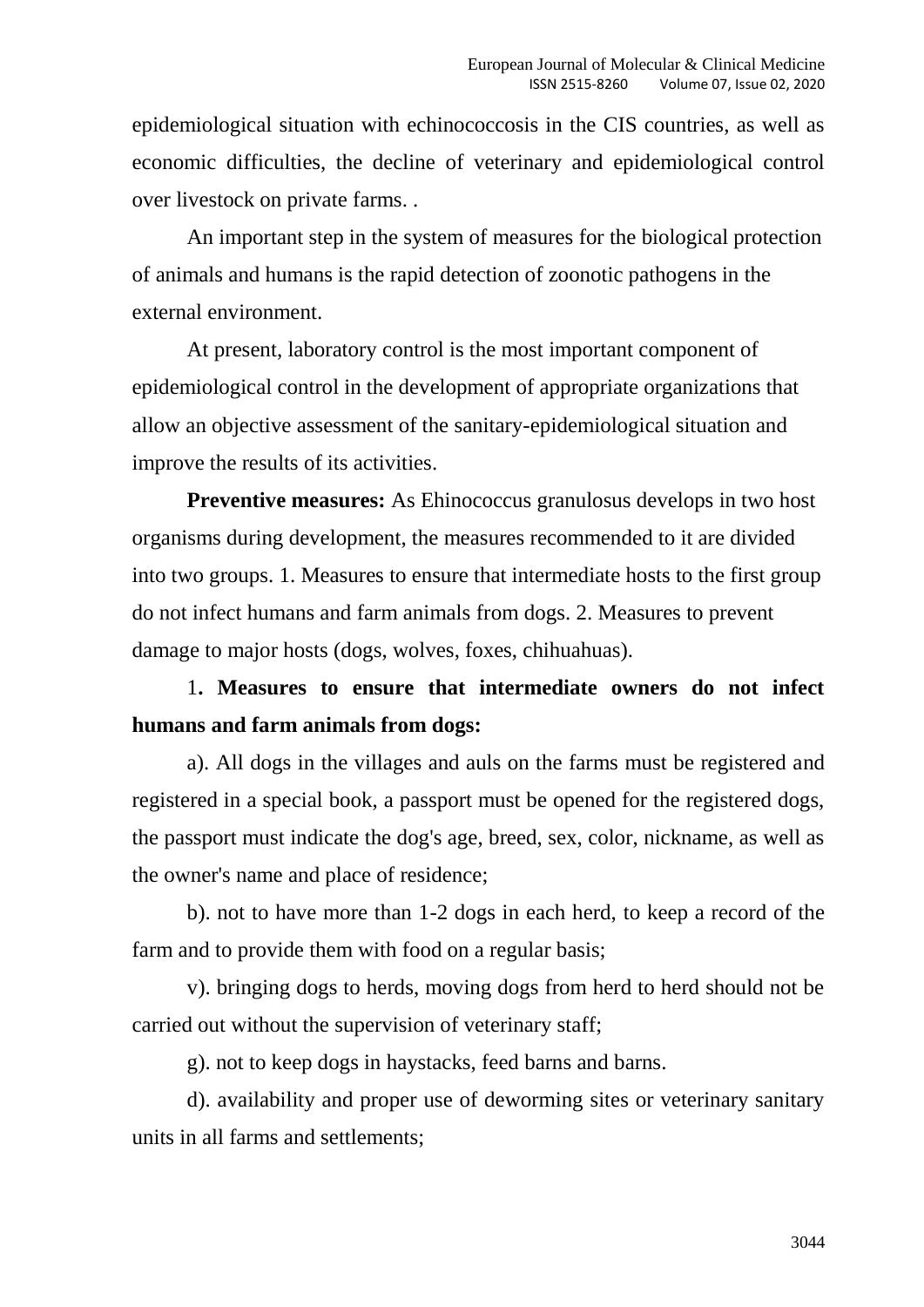e). Regular cleaning of the premises of registered dogs under the care of farms and the population, collection and disposal of feces;

j). handing over unregistered, unnecessary and redundant pushes to the authorized special services;

z). to carry out a wide range of explanatory work (using radio, television, newspapers, reports and interviews), to promote veterinary and sanitary knowledge of livestock breeders, population, prevention of helminthiasis, knowledge of their danger to livestock and humans;

i). dogs needed for farms and the population should be regularly dewormed.

Anesthesia in dogs is a key measure in the fight against larval cestodes, which is important in the prevention and eradication of these diseases. The following anthelmintic drugs are used to detoxify dogs.

Praziquantel (1 tablet contains 50 mg ATM) - 5 mg ATM per 1 kg live weight of dogs, cats, and other carnivores, or 1 tablet is administered orally per 10 kg live weight.

**Azinox plus** - 1 tablet per 10 kg live weight of dogs.

**Alben S** - 1 tablet per 5 kg live weight of dogs.

**Ajipros plus** - 1 tablet per 10 kg live weight of dogs.

**Drontsit** - 1 tablet per 10 kg live weight of dogs.

**Tsestel** - 1 tablet per 10 kg of live weight of dogs.

**Kamala** - 2–15 g per head dog is given.

**Filiksan** - 0.2-0.4 g per 1 kg of live weight of dogs.

Arecolynhydrobromide is given in the form of a 0.1% aqueous solution of 5 mg per 1 kg of live weight of dogs.

In the conditions of Uzbekistan, larval cestodes, which can develop in dogs, are prevented by deworming dogs with Arekolingidrobromide 4 times a year, ie once a quarter.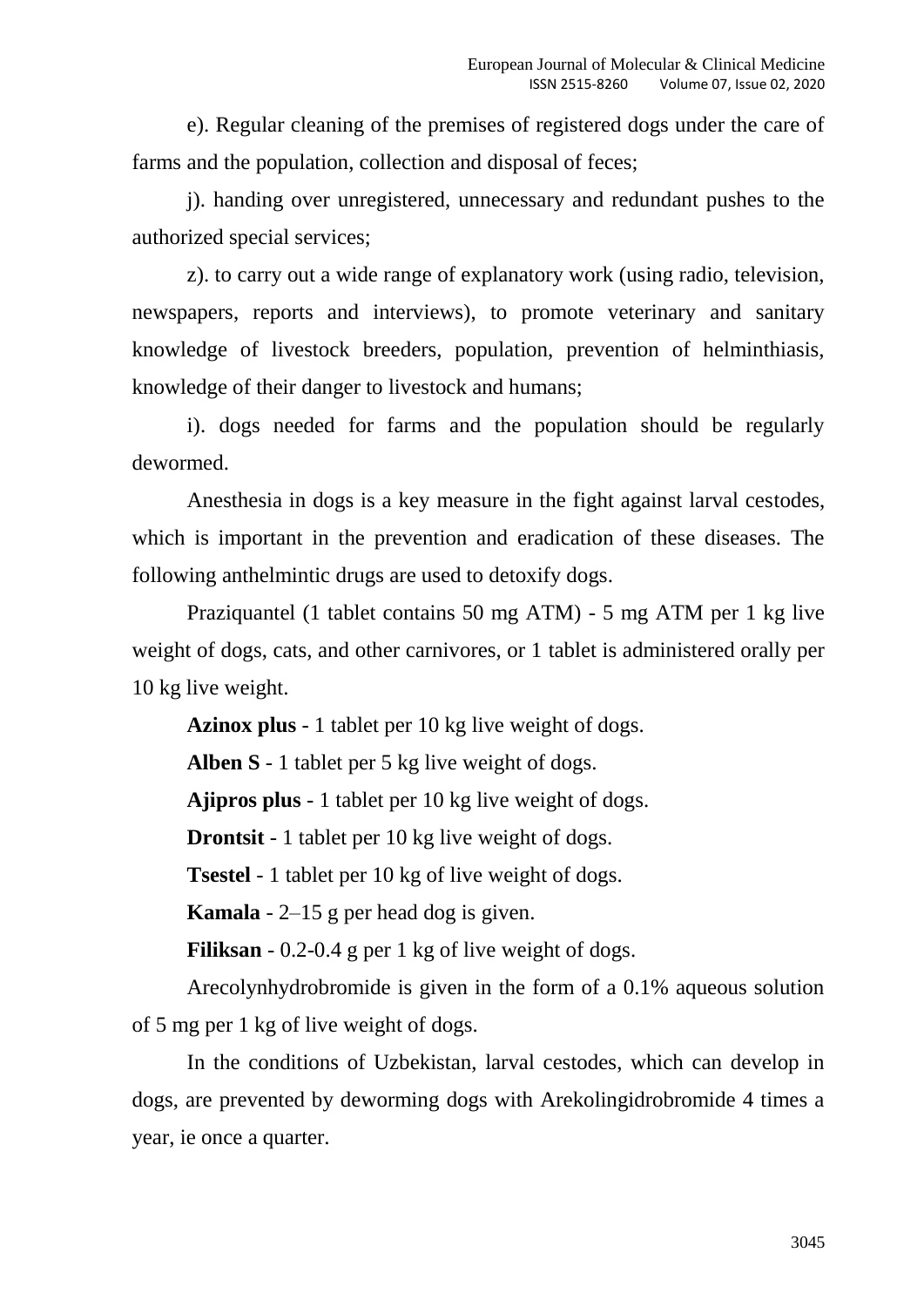# **2. Measures to prevent damage to the main owners (dogs, wolves, foxes, chihuahuas).**

The main hosts of echinococci - dogs and other carnivorous animals need to do the following to prevent infection and spread of the disease.

a). slaughter of animals in poultry houses, isolation and disinfection of internal organs infected with echinococcosis;

b). the organization of a special furnace or biothermal decontamination Becker well, which burns the bodies and damaged internal organs of animals that have died uncleanly, forcibly slaughtered under farm conditions.

v). the carcasses of dead animals should be kept out of the reach of dogs until they are seen by a veterinarian.

g). to prevent the transfer of the internal organs of animals that have been forcibly slaughtered without a veterinary examination to dogs.

**Epidemiological surveillance:** In terms of measures against echinococcosis, epidemiological surveillance includes the following main tasks:

1. Systematic collection of information on morbidity and mortality on the basis of standardized documents;

2. Diagnostic (diagnostic) research (inspections) are often carried out on the basis of survey data from the activities of laboratory services. These services are a very important measure in determining the etiological (pathogens) factors of circulating infectious diseases in the population, as well as regular monitoring of infectious disease pathogens prevalent in the host populations.

3. Current and retrospective immunological studies to assess the risk of infection with this disease in order to determine and assess the immunological status of the population between humans and animals, by studying and collecting blood serum of humans and animals, to obtain information about the spread of infectious diseases among humans and animals make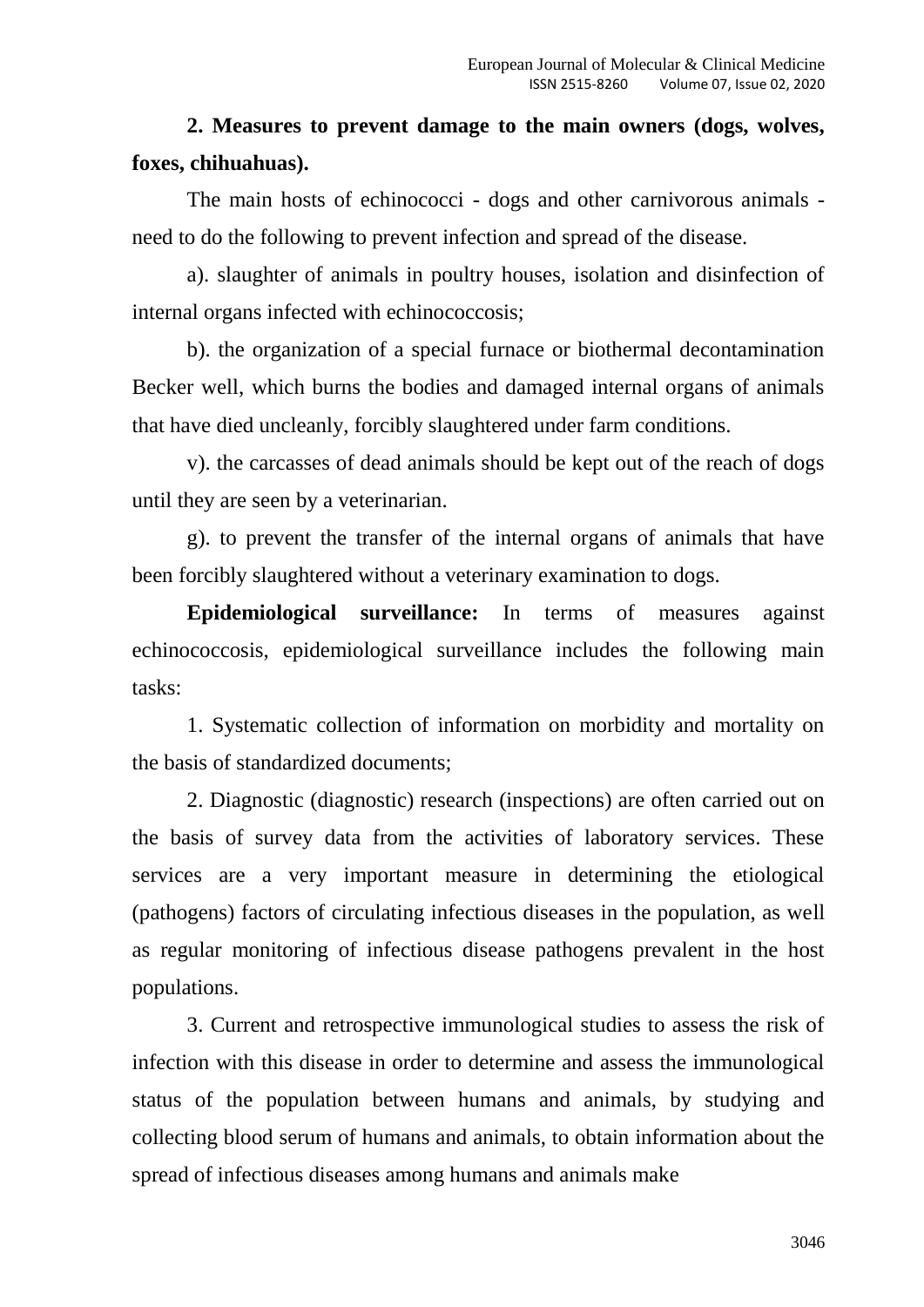4. Collection of data on the dynamics of the number and distribution of farm animals, which are the main host of the pathogen;

5. Summarize and analyze the data collected, make recommendations to health and veterinary organizations on current strategies and tactics to combat echinococcosis, and provide information for mutual information exchange in cooperation with the National Information Service, WHO and the International Bureau of Epizootics;

6. Carrying out research work in the field of improving the methods of epidemiological surveillance;

This section of epidemiological surveillance is important in terms of its relevance to the need to develop its methods in the future.

Of the listed elements, information on the epidemiological situation and laboratory studies are the most important.

Among the complex measures for the prevention and control of echinococcosis, it is very difficult to maintain a healthy environment in the region and farms without special tools, to rehabilitate unhealthy farms. In almost all countries, including our country, cattle are inspected in order to prevent and combat echinococcosis of cattle. Epidemiological surveillance of the epizootic outbreak is carried out, a set of measures against all stages of the epizootic and epidemic process is carried out. The intensity of the epizootic process (degree of infection of animals, activity, area of distribution, duration of the presence of an epidemic outbreak, the period of latent transmission in animals, etc.) directly affects the level of morbidity in humans. The epidemic process in echinococcosis depends on the epizootic, i.e., if the disease does not occur in animals, it does not occur in humans. In addition, the course of the epidemic process also depends on the type of circulating pathogen. It is therefore advisable to consider the specific features of the epizootic and epidemic process in different foci of echinococcosis.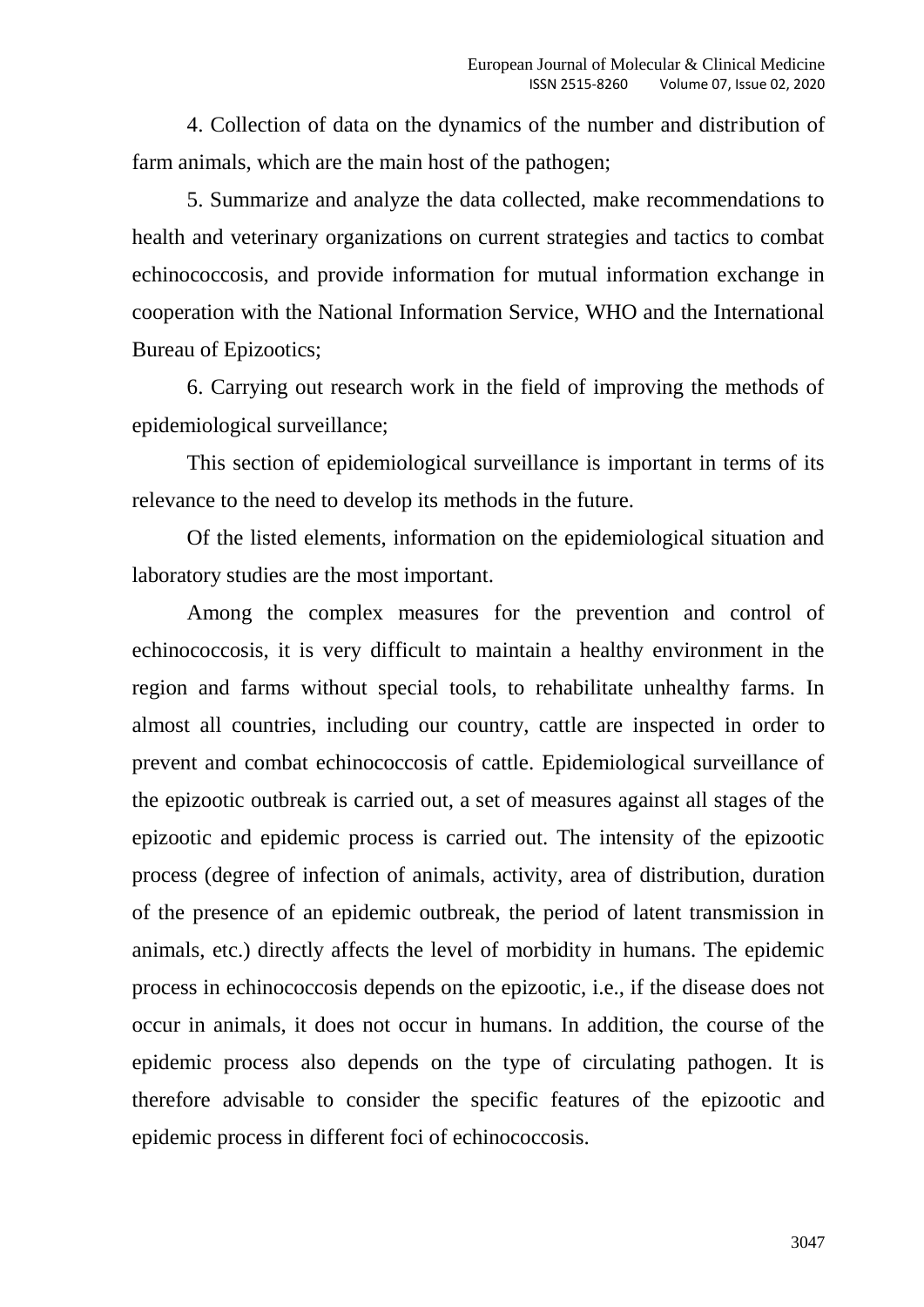Epidemiological analysis is performed at the furnace at regular intervals (months, half years, years) and retrospective epidemiological analysis should be performed. This requires the use of all elements of the epidemiological analysis: where (place, region), when (month, seasonality), in what form (epizootic outbreak, epidemic outbreak, epidemic) and who (patients, sex, age) were infected or at risk of echinococcosis.

WHO experts point out that in the implementation of structured programs for the prevention and treatment of every infectious disease, success cannot be achieved without effective implementation of epidemiological surveillance. According to VI Pokrovsky (2008), the essence of epidemiological control is the exchange of data on the system of prevention and control of infectious diseases.

According to B.L. Cherkassky (2001), epizootiological control of zoonoses is a multifaceted, dynamic study of the disease, an in-depth study of the ecology, biology and habitat of the pathogen, not only operative control of the disease. It is the theoretical and methodological basis of epidemiological surveillance, the multifactorial nature of the whole system and a functional element of the epidemic process.

Epidemiological control in echinococcosis should be carried out taking into account the pathogenetic features of the infection, the interrelationship of epizootic and epidemic conditions, the type of circulating pathogen and the social and environmental conditions that provide this or that disease between animals and humans. The results of regular epidemiological surveillance form the basis for the planning of rational, targeted measures against echinococcosis. In addition, they make it possible to detect changes in the trend of epidemic and epizootic cases.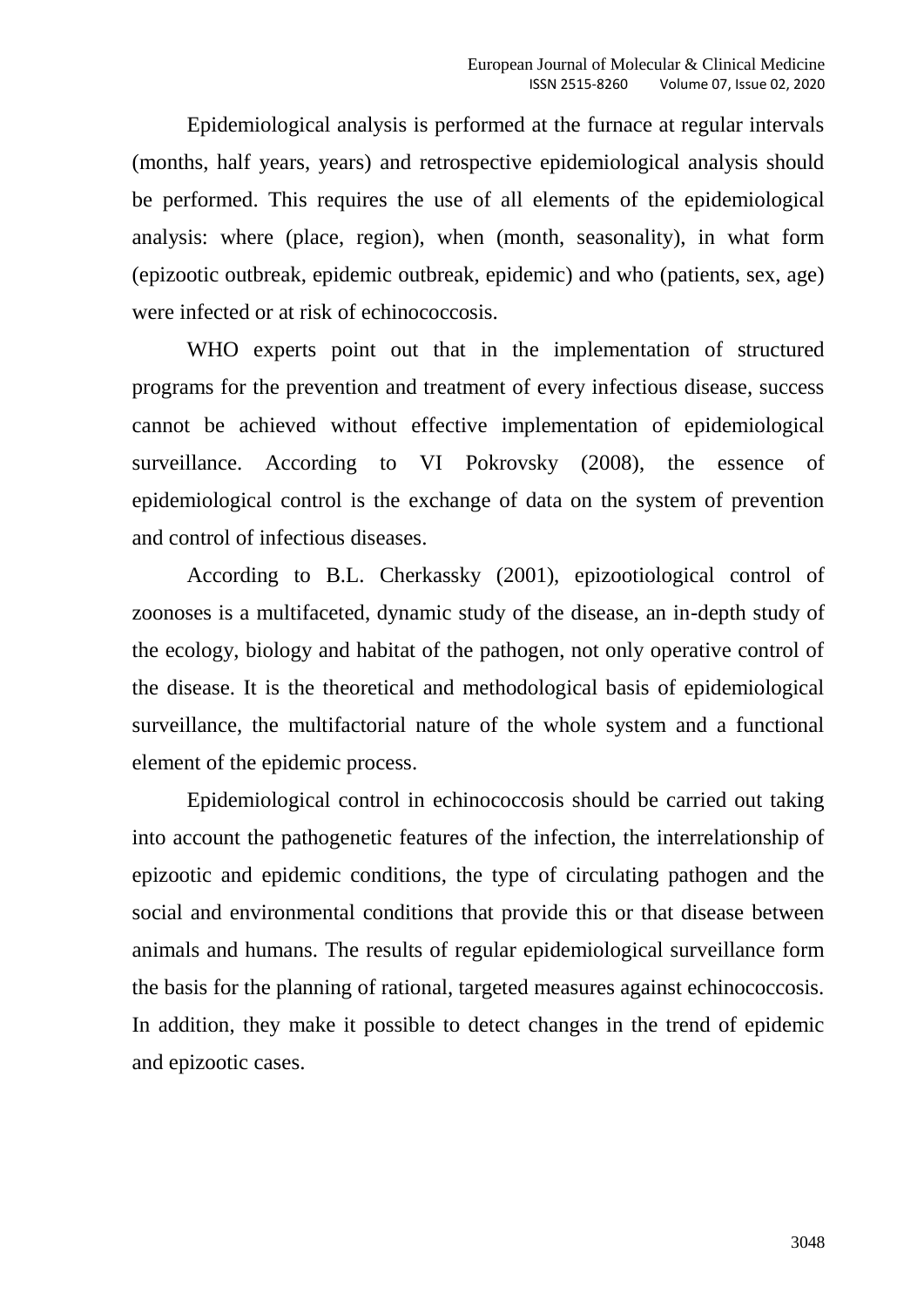#### **CONCLUSIONS:**

1. The incidence of echinococcosis in the Republic of Uzbekistan for 1994-2019 is 2.3-6.01 per 100 thousand population, in different years. There is a downward trend in the dynamics of this disease.

2. The disease is unevenly distributed in the regions of the Republic of Uzbekistan, the highest incidence was observed in Khorezm, Bukhara and Kashkadarya regions.

3. Seasonality is not typical for echinococcosis.

4. Echinococcosis is most prevalent in the working age population (21- 40). The disease is more prevalent among those who work nowhere, housewives and students.

5. More than 50% of the disease is transmitted from dogs.

6. Mass medical examination of the population in endemic foci allows early detection of the disease.

To prevent dogs from being infected with echinococcosis, veterinary and sanitary inspections at slaughterhouses should be well established.

#### **References**

- 1. Abdiev T.A. Actual problems of echinococcosis in Uzbekistan. / T.A. Abdiev, Sh.A. Razakov, D.B. Saidakhmedova, F.S. Saipov, Takhtokhodzhaeva // problems of biology and medicine.-Samarkand, 2009.-p. 127-128.
- 2. Abdiev T.A., Suvonkulov U.T., Kovalenko D.A., Abdiev F.T., Arziev H.Yu. The prevalence of helminthiasis in Uzbekistan // problems of biology and medicine.-Samarkand 2014, no. 3 (79). P. 16-17.
- 3. Abdiev F.T. Parasitic diseases in Uzbekistan and the organization of the fight against them // Infection immunity and pharmacology.-2005.-№3.- P. 77-78.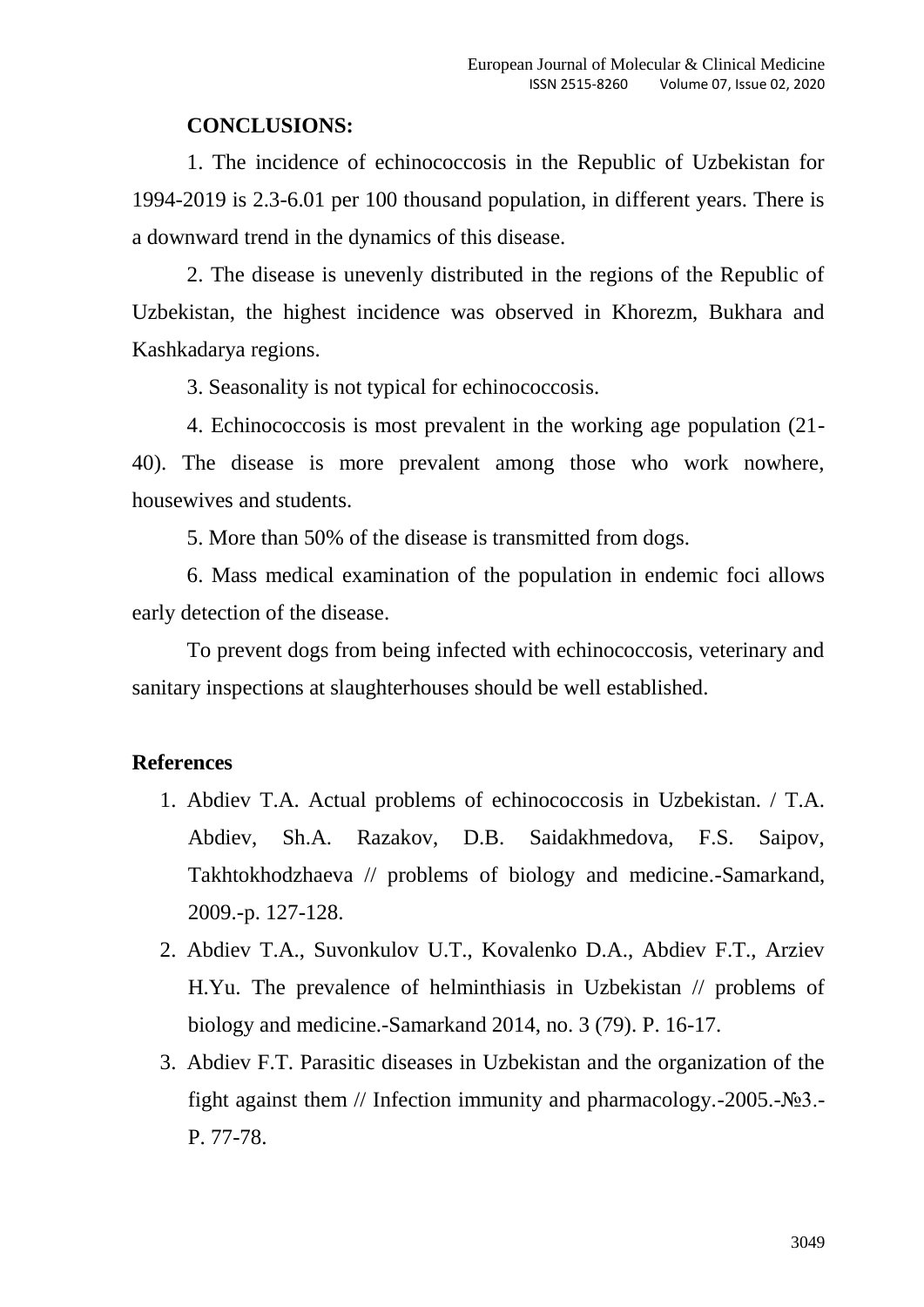- 4. Avasov B.A. Volumetric lesions of the liver the possibilities of their instrumental diagnosis // Bulletin of the Kyrgyz-Russian Slavic University. - 2018. - No. 11. - P. 20-22.
- 5. 5. Azizzoda Z.A., Kurbonov K.M., Rizoev V.S. Minimally invasive surgical interventions for liver echinococcosis // Avicenna Bulletin. - 2019. - No. 1. - P. 116-121.
- 6. Aminzhanov M. "Echinococcosis is a dangerous disease." Magazine "Agriculture of Uzbekistan" 2003, No. 5, pp. 18-22.
- 7. Aminzhonov Sh.M. Hematological examination of the vaccine against echinococcosis. // Veterinary Medicine. –Tashkent, 2011. - №8 P. 17-19. (16.00.00; No. 4).
- 8. Aminzhonov Sh.M., Dovgy Yu., Study of the larvocyst Echinococcus granulosus (Batsch, 1786) in the organism of intermediate hosts. // Bulletin of the Zhytomyr National Agroecological University, No. 1 Sony 2012 yil. P. 7-10. Zhitomir, Ukraine.
- 9. Amonov Sh.Sh., Prudkov M.I., Katsadze M.A. Minimally invasive intraoperative diagnosis and treatment of internal biliary fistulas in patients with liver echinococcosis // Surgery News. - 2019. - No. 3. - P. 615-620.
- 10.Arziev Kh.Yu. Dog sterilization schemes // Fifth International Scientific Conference. Prevalence of highly dangerous diseases in poultry and poultry and measures to combat them. Samaraand, 2016.- p. 83-86
- 11.Akhmedov S.M. Liver resection in echinococcosis // Annals of surgical hepatology. - 2017. - No. 2. - P. 49-54.
- 12.Ibragimov A.V., Raxmatullaev A.A. Diagnosis of echinococcosis legkix u detey Republican scientific-practical conference "Achievements of young scientists in the field of pediatrics" Tashkent 2017, 88 pages.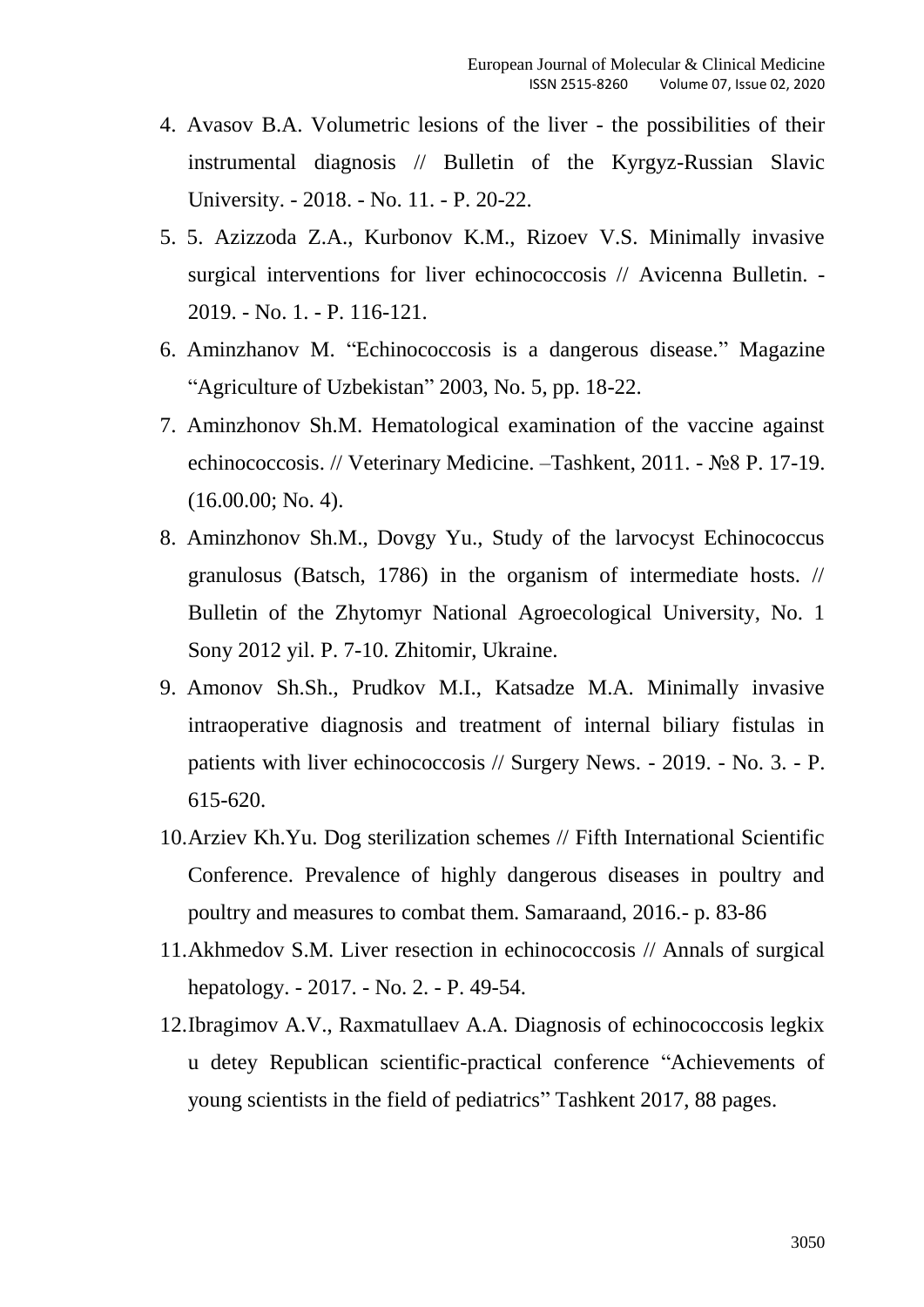- 13.Karimov Sh.I. // Problems of echinococcosis in Uzbekistan-achievement and perspective. Tez.Resp. Conf. Surgery echinococcosis. Urgench, 1994.
- 14.Kayumov T.X., Nurmukhamedov B.M., Sharipov Yu.Yu. // Medical journal of Uzbekistan.-Tashkent, 2012.-P. 28-29
- 15.Kovalenko F.P. and dr. "Echinococcosis biology of pathogens, epizootology, prevention." Journal "Veterinary" 2000. № 4. p. 46-48.
- 16.Musaev G.X., Sharipov R.X., Fatyanova A.S., Levkin V.V., Ishchenko A.I., Zuev V.M. Exinococcosis and pregnancy: approach to the tactics of treatment // Surgery. - 2019.- № 5. - P. 38-41
- 17. Nazirov F.G., Ilxamov F.A., Atabekov A.S., 2002. Echinococcosis in Uzbekistan: identification of problems and ways to improve the results of treatment. Medical journal of Uzbekistan. 2002. №2-3, pp.2-5.
- 18.Onishchenko G.G. Zabolevaemost parazitarnymi boleznyami v Rossiyskoy Federatsii: nauchnoe izdanie // Epidemiologiya i infectionnye bolezni.-M., 2007.-P. 4-6.
- 19.Plieva, A.M. Epizootic process in exinococcosis of rural households / A.M. Plieva // Magas., 2006. -P.66-68.
- 20.Rasulov Sh.M. Echinococcosis epizootology va epidemiology. // Bulletin of the Medical Association of Uzbekistan.-Toshkent.-2020. №2.-P. 62-66.
- 21.Rasulov Sh.M., Matnazarova G.S. Improving the prevalence and prevention of echinococcosis in Uzbekistan. // Infection, immunity and pharmacology.-Tashkent.-2019.-№5.-P. 192-198.
- 22.Rasulov Sh.M., Matnazarova G.S., Mirtazaev O.M. Modern epidemiological features of echinococcosis and its prevention. // Problems of biology and medicine.-Samarkand.-2018.№4,2 (106) .- P. 92-95.